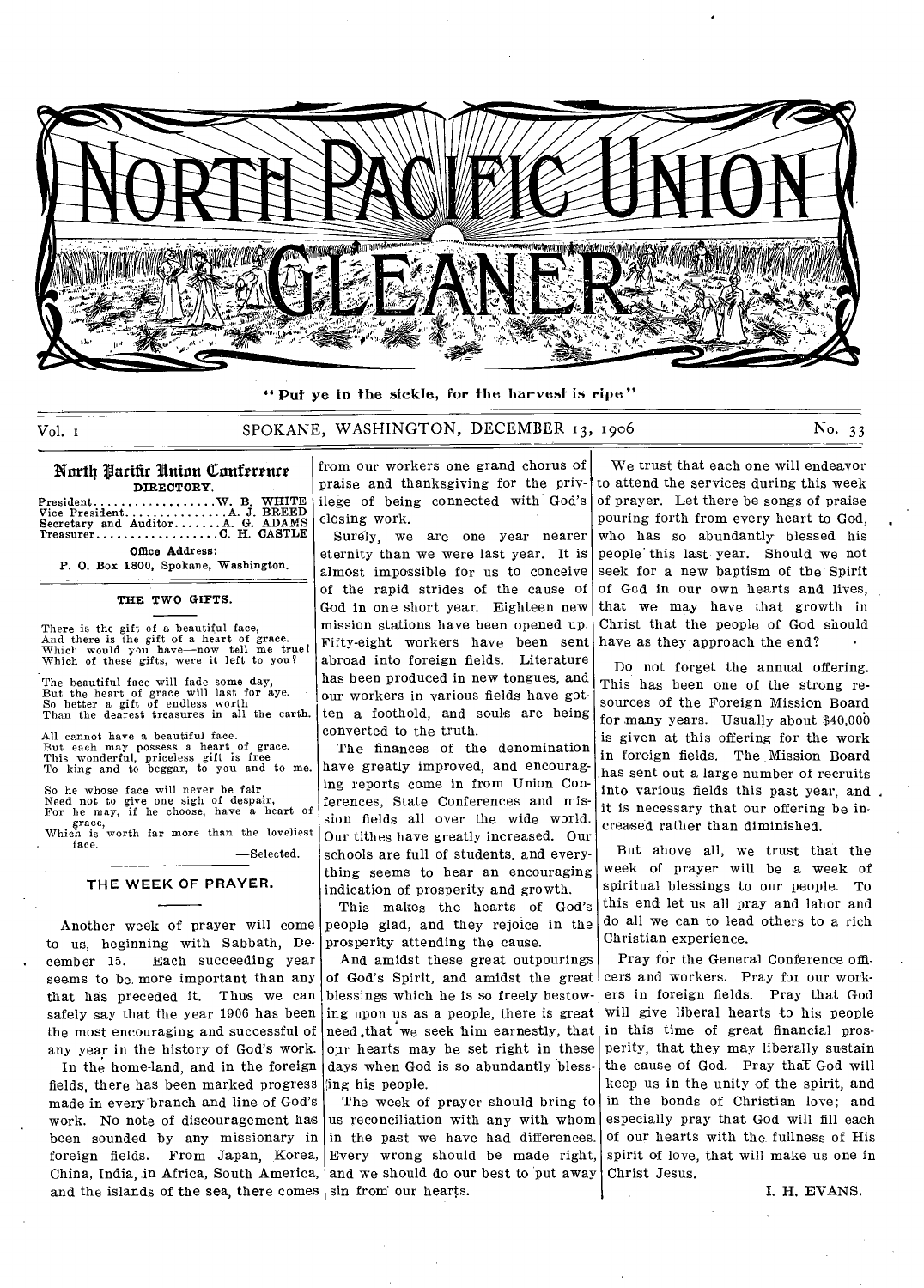# North Parifir Union (Cleaner PUBLISHED WEEKLY BY THE NORTH PACIFIC UNION CONFERENCE OF SEVENTH-DAY ADVENTISTS. Office: 221-222 Temple Court, Spokane, Wash. Subscription price, 50c a year. EDITOR - - - - A. G. ADAMS **Editorial Committee:**<br> **E.** F. M. Burg M. E. Cadv W. B. White F. M. Burg M. E. Cady A. J. Breed

Entered as second-class matter August 8, 1906, at the postoffice at Spokane, Washing-ton, under the Act of Congress of March 3, ton, i

# **WESTERN OREGON**

#### **MEDFORD.**

About eleven months ago we came to this part of Oregon, locating at the thriving little town of Medford. Up to the time of the general camp-meeting we spent most of our time in encouraging our churches, Grant's. Pass, Ashland and Jacksonville, also our isolated brethren. Two were baptized at Grant's Pass and received into the church there. I had the privilege of holding a series of meetings at Wimer, resulting in the most of three families accepting the Sabbath. Although I have not been able to visit them since, I understand from brethren visiting from that part that they are still, faithful to what truth they know. I hope to visit them again soon.

After our camp-meeting we held a short series of tent meetings with Elder Starbuck in a country place, about 20 miles west of Grant's Pass. Here two precious souls were baptized and received into the Grant's Pass church.

About the first of September we settled at Medford again, full of courage, and have since that time tried to push the work in the homes of the people. We now have a Sabbath-school numbering 21, seven or eight keeping the Sabbath.

Having lately rented a convenient place for our meetings in the central part of the town, We hold four public services over Sabbath and Sunday, two regular cottage meetings at different parts of the town during the week, then, with Bible reading, visiting, and scattering tracts, you can see we have our hands full.

Sabbath took a firm stand for Jesus, immediate part will be encouraging. us all. Two that had accepted the and two others that had backslidden, vowed to give their lives fully to the Lord. Our hearts are full of courage and cheer in the blessed work. As we read of the advancement of the message in all parts of the world we are strengthened to push the work in the part of the vineyard the dear Lord has allotted to us.

> W. L. BLACK, MRS. K. M. BLACK.

## **WESTERN OREGON NOTES.**

An institute for ministers and workers was held at Newberg, Ore., from December 5 to 12.

Elders F. S. Bunch and T. H. Starbuck have been holding meetings with the churches at Dallas and Falls City. They report a good spirit prevailing among the brethren.

Sister B. B. Tabor has some interesting classes of readers at Eugene and Springfield. The Christian minister at the latter place is doing all in his power to break down the work, but the Lord is able to make the wrath of men praise him.

On Sunday, November 25, occurred the death of brother J. C. Scott, for many years closely connected with the work of our conference. Funeral services were held at the Congregational church at St. Johns. There was a large attendance, all business houses being closed for the afternoon.

His kindly greeting and hearty hand-shake, his counsel on the conference committee—of which he was a member at the time of his death—will all be keenly missed, yet we rejoice in the assurance that, if faithful, we shall meet him again when the Lord shall call forth his sleeping saints.

## **BRITISH COLUMBIA**

#### **VERNON.**

Since reporting last, the work of God in this place has assumed a more definite turn and, as all Gleaner readamount of the progress made in this

Sabbath, November 17th, we organized the Vernon church with an enrollment of thirteen members, three of whom were old Sabbath-keepers, who withdrew from other churches purposing to reside here. The remaining ten are made up of those who have taken their stand partly during the ministry of Elders J. L. Wilson and P. P. Adams, and later during our own labors, through the blessing of our God.

The following Sabbath, November 17th, we organized a missionary society and all were filled with a missionary zeal of love for perishing relatives, friends and neighbors, so are ordering a supply of tracts, papers, books, etc., to loan and otherwise distribute, that this message of hope may gladden other hearts as it had rejoiced theirs.

Hearing of several, whom at one time we had known as earnest workers, residing at the head of Okanogan Lake, at a place called Pintuton, which is some miles from Vernon, it was decided that one of us should go there, "spy out the land," and see what could be done for the advancement of the cause.

We found two who were bringing reproach upon the cause of God, who, like Demas of old, were gone "after the present world," yet the seeds of truth were not all lost, and they expressed sorrow for their course and a determination to do better in the future. There was one mother with her two boys who were trying to hold up the light of the third angel's message. The father had been held in the chains of habit to the tobacco fiend, but was reclaimed, burnt his pipe, and at last accounts was remaining true to his pledge to God.

After remaining one week, speaking each night on the near coming of Jesus, we organized a Sabbath-school of five adults and two juniors, taking the cash with orders for full Sabbathschool supplies.

We secured subscriptions for five Signs of the Times, one Review and Herald, one Youths' Instructor, two Little Friend, and sold some 40 per cent books. We then returned to Vernon.

Last Sabbath was a precious day to in the "great world field," a short will be sent them. It is much needed, ers doubtless have a decided interest trust that soon some ministerial help It was our privilege to find some real interested souls at Pintuton and we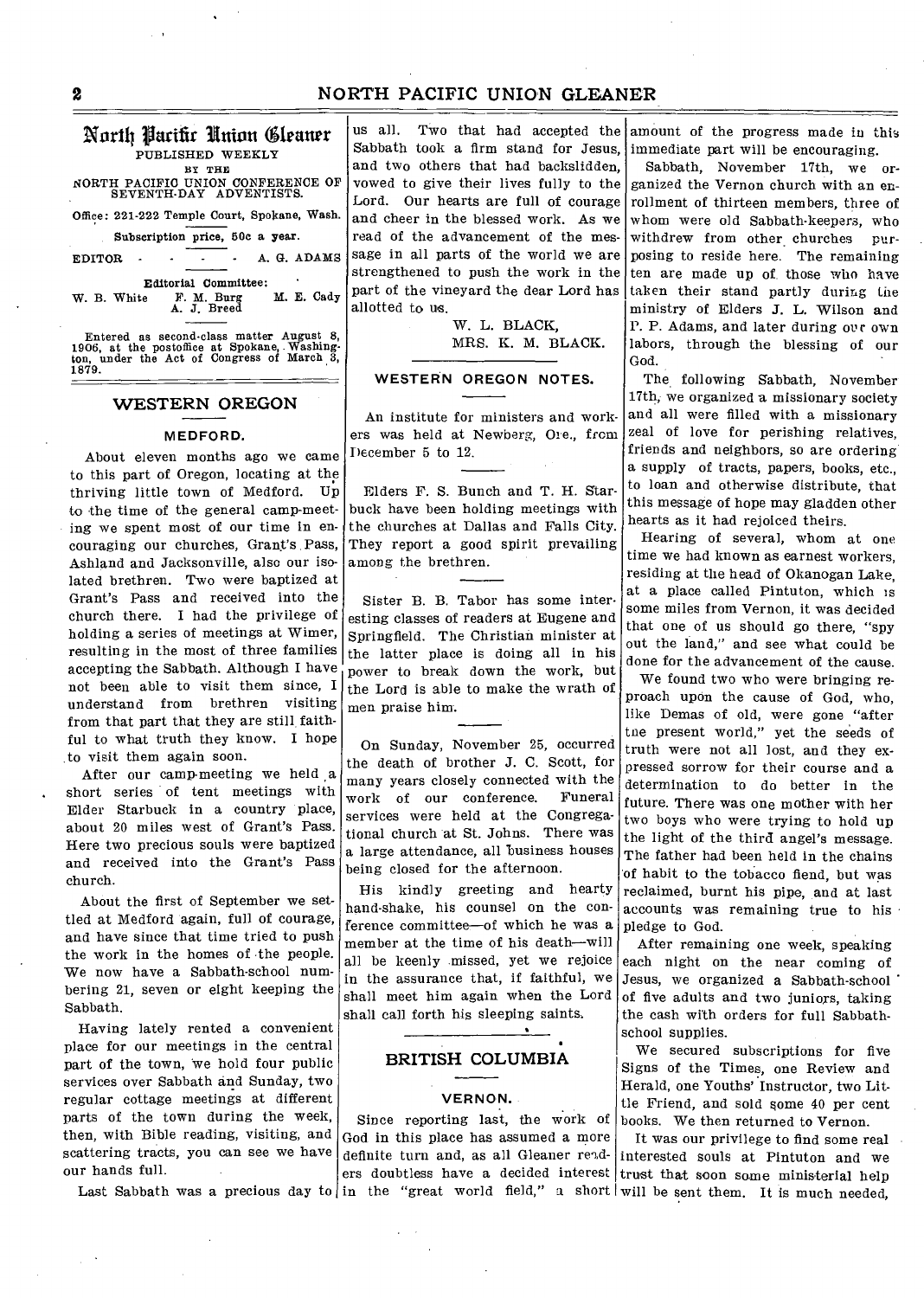the town is a growing one and our work should be established at that place. "Pray ye the Lord of the harwest that he would send forth laborers into his harvest" in this time of the harvest.

> DAVID DODGE, WM. C. YOUNG.

## **UPPER COLUMBIA.**

#### FRUITLAND, WASH.

On the fourth of November, the writer joined Elder L. H. Ells in a series of meetings held in our church at this place. These continued for a month. The attendance and interest were good, both from our people and those not of our faith. The Holy Spirit witnessed to the message given so that all, especially our brethren, were greatly blest. Confessions were made and wrongs righted. On Sabbath, December 1, we had a Pentecostal shower in which the brethren were drawn still closer together in love. Six were converted, four of whom united with the church the next day, subject to baptism. We believe the other two would have come in with us had they been present.

The missionary work was revived and a strong interest in church-school work was aroused. We know of no place in the conference where they are better able to maintain a school, yet for two years it has been neglected. The brethren say they must have such a school next year. A full corps of church officers was elected for the coming year, and the elder was ordained to the work to which God had called him. There is still an interest which will be looked after by Elder Ells, who will probably remain until after the week of prayer.

L. A. GIBSON.

# **MONTANA.**

W. A. Gosmer and wife are laboring in Great Falls.

A much needed laundry building is being erected at Mt. Ellis Academy.

At Bozeman, on the evening of the 4th inst., occurred the marriage of brother W. H. Holden and sister Sadie Rittenhouse, Elder Martin officiating. The day following they took the train facilities of the Pacific Press and the the church have recently been made.

for Butte, their field of labor. We wish these young people the blessing of the Lord as they labor unitedly for the denominational work, and we hope to Master.

Brother W. S. Holbrook of Hamilton recently made a trip to Saskatchewan, Canada, with a view of locating there.

Brother C. W. Page of Pageville attended the meeting of the conference committee held in Bozeman on the evening of December 1. W. A. Gosmer.

Elder J. C. Foster, who has been compelled, on account of ill health, to spend a great portion of his time in manual labor, has again taken up the work of preaching the message.

# **PACIFIC PRESS NOTES.**

One week before Thanksgiving the first edition of 50,000 copies of the special Thanksgiving number of the Signs of the Times was nearly exhausted and a second edition ordered. The paper seems to be appreciated by all who have seen it, and the prospect is it will have a large circulation.

On Monday, November 26, the members of the Mountain View church, including the office employees as far as they can be spared, are going to all the near-by cities and towns to sell this special number, and also secure regular subscriptions as far as possible.

We wish to call particular attention to the fact that this special Thanksgiving number is of such a nature that it can be sold all through the holidays. We will be prepared to fill orders as long as they are called for.

Our hearts have been made glad to see the interest that is being taken in the plan to help increase the regular subscription list of the Signs. Last week over 1000 were added to the regular list, and the same number for the two weeks previous. This is truly encouraging, and it is our prayer that the good work may go on.

Since the fire we have not taken in a single job o£ commercial work, although we have been urged to do so many times. More than that, we never again intend to take another job of this kind. From this time on all the

undivided attention bf all the employees are to be given to our own see this work increase very rapidly. But we realize that, in order to accomplish this, we must have the hearty co-operation of our brethren and sisters everywhere.

At present our presses are running night and day to supply the demand. The work is being carried on in temporarp sheds under great difficulties, and yet we have a happy, contented family, willing to sacrifice and ready to do to the extent of their ability.

A few weeks ago we ordered five carloads of paper for the Signs, and we have just placed an order for paper for 10,000 copies of Great Controversy and 20,000 copies of Heralds of the Morning. This will make two carloads.

Professor George W. Caviness has been with us for several weeks, superintending the publication of Coming King, Christ Our Saviour and Gospel Primer in the Spanish language. He is now on his way back to Mexico.

Work on the school text books has been unavoidably delayed because of our inability to secure special type called for. But this has now arrived, and the work is being pushed forward as rapidly as possible. Two sets of hands are working night and day on these publications.

Work on our new factory is progressing quite satisfactorily. It is to be a plain, one-story building about two-thirds as large as the old one. The weather thus far has been very favorable for building, and if it continues this way we hope to have it ready for occupancy by the first of<br>January. We have been greatly We have been greatly favored in the matter of securing material. The work is being done by our own brethren.

Many encouraging letters have been received, containing substantial evidences of sympathy, for all of which we feel very grateful. Donations to the rebuilding fund should be sent direct to the Pacific Press Publishing Company, Mountain View, Cal.

Our Honolulu brethren are to have a new church building. Elder Williams writes very encouragingly of the work there, saying that several additions to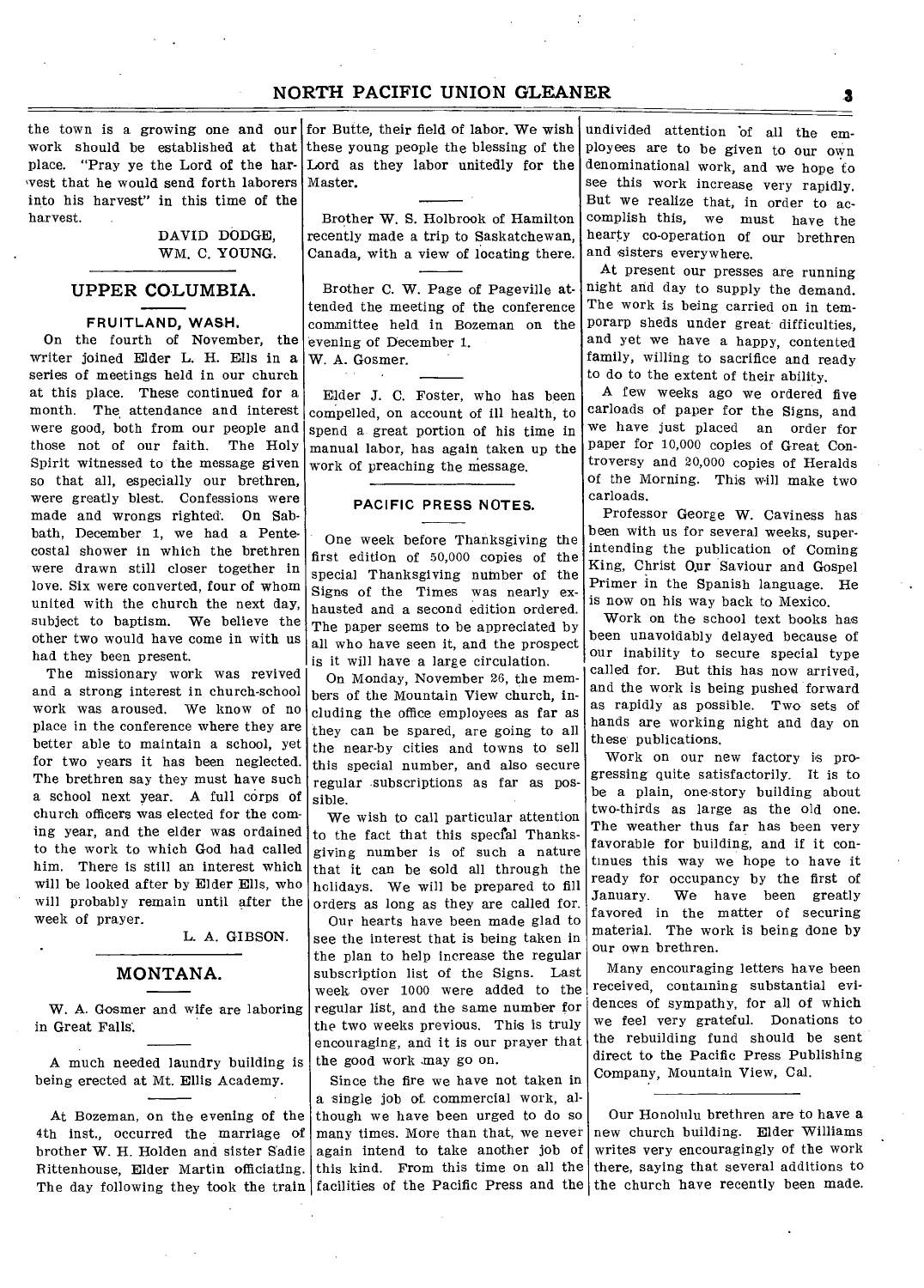# NORTH PACIFIC UNION CONFER-ENCE COUNCIL PROCEEDINGS.

#### Held in Portland, Oregon, November 18-21, 1906.

In accordance with a call made by Elder W. B. White, president of the North Pacific Union Conference, the presidents of Upper Columbia, Western Washington and Western Oregon Conferences, together with the members of their executive committees and such other resident workers in Portland as could be present, were invited to meet on Sunday, November 18, at 2 P. M., to consider matters pertaining to the work in these conferences, as well as that of a more general nature affecting the North Pacific Union Conference at large.

Owing to' the recent floods in Western Washington, some members of the committee were unable to be present at the first meeting. Instead of convening the Council at 2 P. M., November 18, as had been announced, the first meeting was held in East Portland church at 7:30 P. M., the most of the time being taken up in a prayer and social meeting, in which God's presence and guidance was invoked, that the committee might work in harmony with his plans in all that might be considered at the Council. A committee on program was appointed. Members of this committee were:

T. H. Starbuck,

T. G. Johnson,

A. G. Adams.

The meeting closed with prayer.

At 9:30 A. M., November 19, the Council met for the first business session. The committee on program made their report as follows:

9:30 A. M. to 10:15 A. M., Devotional Exercises.

10:30 A. M. to 12:30 P. M., Business Session.

12:30 P. M. to 2:30 P. M., Dinner Hour.

2:30 P. M. to 4:30 P. M., Business Session.

7 P. M. to 9 P. M., Business Session. Elder W. B. White led the devotional exercises in this meeting. He read the Scripture found in Col. 3, verses 1 to 4 inclusive. Emphasis was placed upon the words found in the second verse, which reads, "Set your affection on things above, not on things on the earth." A very earnest exhortation

was given to all present and to those bearing responsibilities in the work, to seek a closer relationship with God, to whom we should look at all times for guidance and help. A prayer service was held in which nearly all present testified to the goodness and mercy of God, and expressing a desire for a deeper experience in that which would tend to bring them nearer the Saviour.

The business meeting was opened promptly at 10:30 A. M. by the use of No. 633 "Christ in Song." The President of the North Pacific Union Conference stated that before beginning the work of the Council, he thought it would be well to have reports from the presidents of the conferences represented at the meeting, that we might take a general view of the progress of the work in these fields, and thus get better acquainted with what the real needs are.

WESTERN OREGON CONFERENCE REPORT. Elder F. S. Bunch, president of the Western Oregon Conference, was called upon first. He stated that while he had not anticipated making such report, he would give as best he could a general summary of the work accomplished in his conference during the past season. The report proved quite interesting. He stated that three local camp-meetings and three general campmeetings had been held in his conference. As a result of these meetings, 23 were baptized. In addition to this, six have been baptized at Portland, four at Astoria, four at Hubbard and three at Tillamook. He said their conference was divided into three districts by natural divisions, owing to the mountain ranges that formed the dividing lines. They are first, the Willamette Valley; second, Tillamook, and third, Astoria. He stated that there had been eight church schools in operation, with a larger attendance-than that of any preceding year; 14 teachers are employed in these schools. The Laurelwood Intermediate School, near Gaston, has an attendance of 90 students. The school at Gravelford has a good attendance. The school at Royal has made no report as yet.

Unity among the brethren, he stated, was a very marked Characteristic; all were working unitedly for the upbuilding of the cause we so much love.

#### WORK IN PORTLAND.

East Portland church, and who has general oversight of the work in the city of Portland, was called upon to give an account of his work. He stated that he began work about July 4, first by distributing literature throughout the city, but that did not seem very successful at first. The real interest seems to have started by Rev. True Wilson speaking against Seventh-day Adventists. Reply was made to Rev. Wilson at the Auditorium. This meeting was quite generally advertised, and a good attendance was secured. Since that meetings have been held regularly every Sunday in the Auditorium, with attendance ranging from 100 to 250 every night. Expenses for these meetings have been fully met by collections taken at the meeting.

#### THE PORTLAND SANITARIUM.

Elder G. A. Snyder, pastor of the work, as many of them come from the Elder Daniel Nettleton reported for the Portland Sanitarium. He began by stating that the object of their work was as expressed in one of the Psalms: "That thy saving health may be known to all nations." He stated that in his Bible classes with the nurses and helpers of the institution, he took up the principal points of our faith, studied them very carefully with the young people that they might thoroughly understand them from a Bible standpoint. November 6 the first class of nurses was graduated from the institution. A new class has since been started, composed of 12 or 14 members. They are excellent young people and have done noble work thus far. The graduating class left the institution immediately after graduating, and because of this many duties and responsibilities have been placed upon the members of the new class. They have been doing faithfully and well the duties such as devolve upon nurses who have had far more experience and training. The line of Bible study presented to the nurses' class is as follows: First, the Bible as a whole; second, Christ's coming; third, sanctuary; fourth, first angel's message; fifth, second angel's message; sixth, third angel's message; seventh, spiritual gifts. Morning worship is held every morning at 7 o'clock, with the young people. Prayer meeting for the students and patients, Wednesday evenings. That the nurses might be better prepared intellectually for their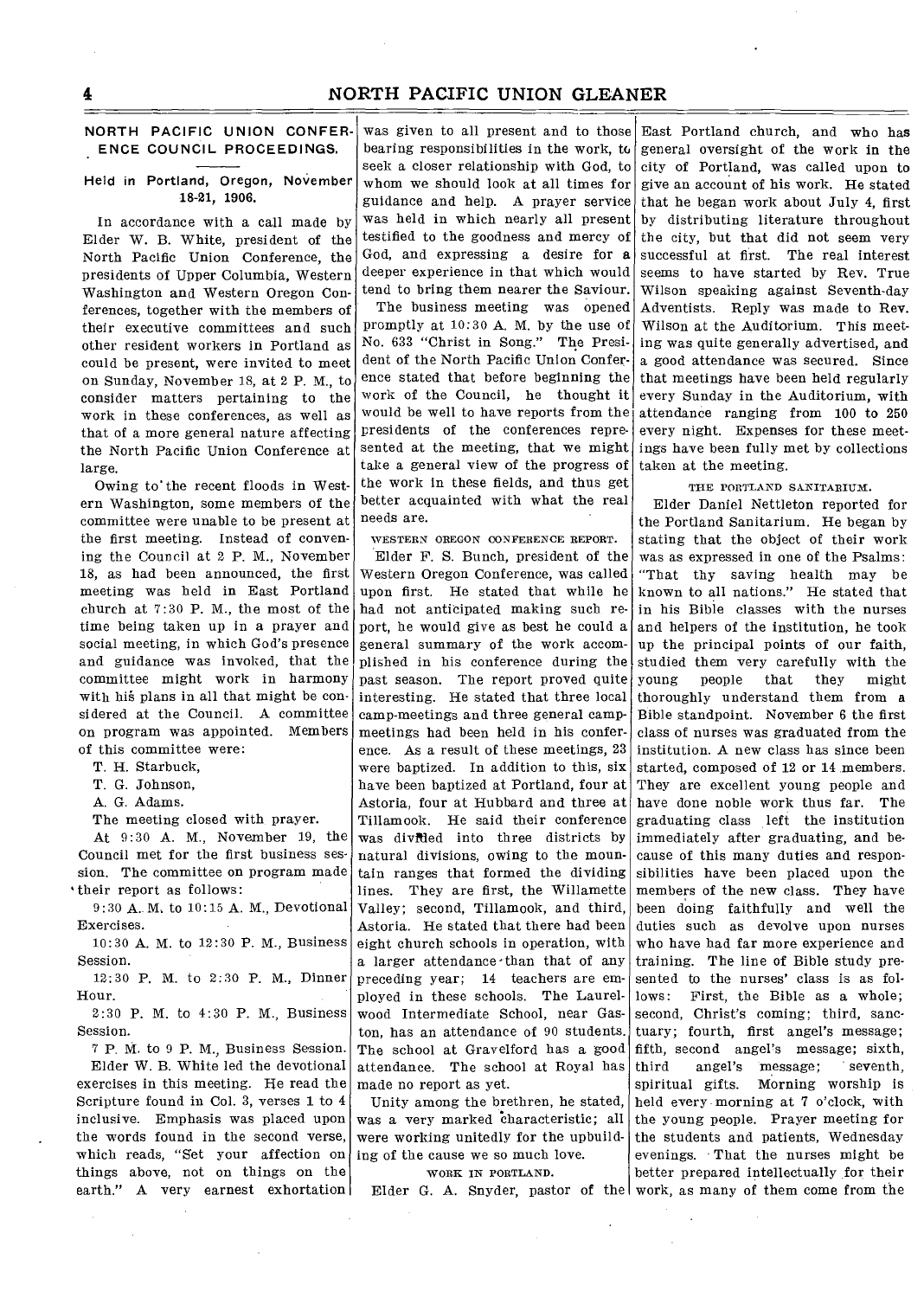cation, he stated that they had hired a teacher for instructing them in the elementary branches, and that vocal music also received considerable attention. Under the head of the needs of the institution, he mentioned first, a better and more perfect organization, and also that a head nurse was greatly needed. Under the present management it is necessary for the matron to give attention to the work that should devolve upon a head nurse. The patients are not tourists or pleasureseekers, but sick people who have come to the institution to get well, and some came for the purpose of seeking God, and to get a better acquaintance with him. The sanitarium is getting good advertising from patients who have gone away from the institution well pleased and satisfied with their treatment, and with the progress they made in regaining their health while there. A good spirit prevails in the institution; all work together harmoniously and everyone manifests an interest in the welfare of the institution as a whole. Dr. Froom, superintendent, has been obliged to be disconnected from the work for a time, owing to a serious accident that befell him some six weeks ago.

THE GERMAN WORK IN WESTERN OREGON.

Elder H. J. Dirkson, who has charge of the German work in the Western Oregon Conference, stated that the work among his people was going slow, but sure; that he was glad to have a part in this work; he stated that his courage was good; that he was in harmony with the brethren, and further, that he loved the work and his<br>brethren. Ten members have been Ten members have been added to the church through his efforts, in Portland. In southern Oregon he organized a church of 15 members, and since that time two more have been added, who had once been members of the church, but had backslidden. He visited them two weeks ago and found them all of good courage. He was of the opinion that a good work could be accomplished among the German people in Medford. He stated also, that a greater effort is needed in Portland, and thought that a German Bible worker should be put in that city. The work in Western Oregon among the German people seemed to

farm and have no advantages of edu- Minnesota, Dakota and the British Provinces, where he had formerly labored. He could not account for this, but found it to be a fact, nevertheless. Elder White mentioned that a German teacher, Prof. Isaac, is now a member of the faculty in Walla Walla College, and asked that brother Dirkson encourage ycung people among the Germans to take advantage of this opportunity so far as possible.

# THE SCANDINAVIAN WORK IN WESTERN OREGON.

Brother Hanson was next called upon to report progress in the Scandinavian work in the Western Oregon Conference. He stated that his work had not been for the Scandinavians exclusively, as he had labored among the English speaking people as well, and many of his people preferred to have their services conducted in that language. He stated that he had baptized 10 during the past season, but only four were Scandinavians. He said there was a large Scandinavian field in Western Oregon that as yet was comparatively untouched. He made plain that there was a great need of workers among this people; he thought if help could be supplied the Scandinavian work would he greatly strengthened, and especially in Portland where there are so many of his people, new workers should be employed. There are quite a number of Scandinavian people living near Eugene, Ore. He said many of them had come from the East where they had heard more or less of the truth and had their minds prejudiced to that extent that it was difficult to reach them, many times.

#### ENPERIENCES OF THE PACIFIC PRESS PUB LISHING CO.

move more slowly than in Wisconsin. tory have won scholarships as the re-Brother H. H. Hall from the Pacific Press Publishing. Co., of Mountain View, Cal., was next called upon by the chairman to give us a general view of what had been done at the Pacific Press, and the experiences that they had passed through recently. He stated that their plans for work during the year 1906 were along the following lines: First, that a closer relationship should exist between the publishing house and the conferences. Second, that they should get in touch with the schools. He stated that at least 100 young people in the Pacific Press terri-

suit of this second point in the plan. Every school, including the intermediate schools, have the benefit of an experienced and competent book man, to give them instruction as to how the canvassing work should be carried on. The earthquake made the Signs which we are and have been studying, a reality, and it was plainly seen that this .is no time to slacken our pace. The prospects, up to the time of the Pacific Press fire, were never so flattering in the history of their work.

BOOK AND TRACT SALES HAD GREATLY IN-CREASED.

One scholar who canvassed in Ne. vada, earned two scholarsips and collected money for the books before they were ready to deliver. The books were sent by mail to the subscribers some two months later. Just when everything looked so prosperous and encouraging, the disaster by fire came. The institution was almost a total loss.. The Signs lists, however, were preserved and about half of the Little Friend list. Canvassers had taken a large number of orders for books, and as all of the books were burned in the fire, it was necessary to have them printed elsewhere, so a brother was sent hurriedly to Kansas City, with a copy of Heralds of the Morning, and arrangements were made and entered into with a Kansas City house to publish the books and get them ready as quickly as possible for the canvassers, that they might make their deliveries as promptly as possible. The work, however, as done by this house, was not entirely satisfactory. It fell far short of being up to the standard of the work done by the Pacific Press. It was thought that we could not get Signs of the Times printed, but later arrangements were made with outside firms for the printing of the paper, until temporary quarters could be provided. In getting out the books hurriedly to agents, quite an extra expense was incurred. \$1000 was paid in express on books to agents, as one of the items of expense. The insurance received was \$72,500. The plant was insured for \$100,000. The total loss by the fire was \$300,000. The plans for the new publishing house are as follows:

\$25,000 to be used in the construction of the building.

\$40,000 for the machinery equipment. \$25,000 for paper stock.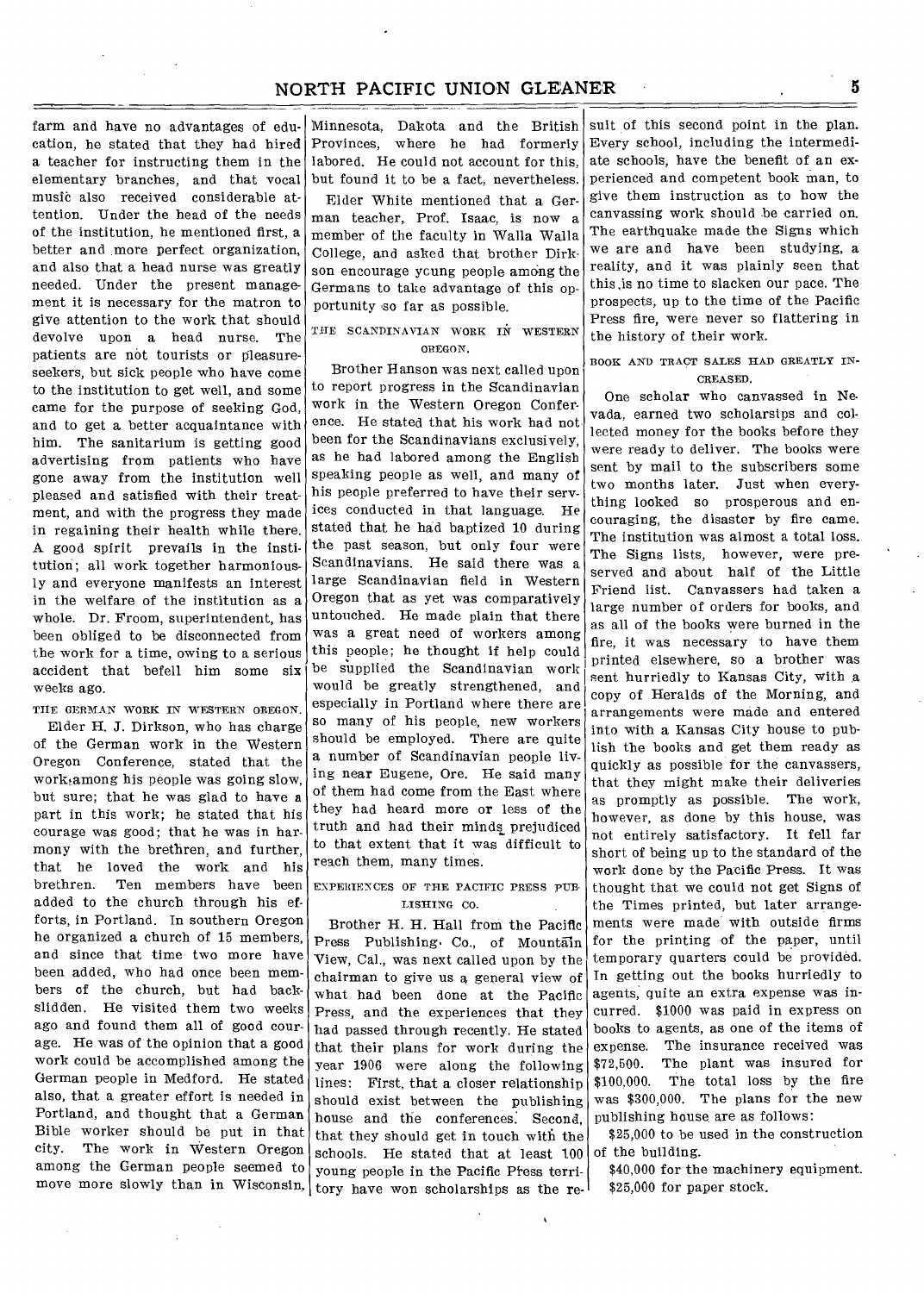\$20,000 for the book department.

Making a total value for the new plant of \$110,000. The plant being much smaller than before, it has been planned to have the subscription books such as Daniel and Revelation, Bible Readings, Patriarchs and Piophets, Great Controversy, and Desire of Ages. gotten out by the Review and Herald. The Pacific Press will get out only such books as they wish to make a specialty. The work of preparing school readers for our church school is an enormous task. The presses are working night and day in the preparation of these books that all the schools may be supplied.

The Spanish work is assuming quite large proportions. Beside many tracts and several periodicals, the book "Steps to Christ" and "Coming King" are now printed in the Spanish language. All the supply of tracts on hand were burned in the fire, so that all the tracts now used will be new ones, and the number of subjects printed in tract form will be about one-half of those formerly held in stock. The principal ones will be such as "The Lord's Day," "The Test of the Ages" Matt. 24, etc. Testimonies Vol. 8, Signs and Little Friend will be published by the Pacific Press. A tremendous work is before the publishing house at the present time. By many, it has been thought that commercial work should not be done by our publishing house, yet there were those who were in favor of it until the time of the earthquake. They favored it on the grounds that many times they could give the help steady employment by taking in outside jobs. After the earthquake they felt that the matter ought to be settled, and no more commercial work taken, but commercial work came in as never before, and it was taken up to the time of the fire. When that disaster came, the-Whole board voted to reject all commercial work, and that it should be our business to devote all our facilities and energies in the getting out of the pages of truth. He was then asked by one member of the Council as to what progress had been made, if any, as to the selling of the Oakland property. Brother Hall stated that this property had probably been sold for \$65,000. The proposition was made upon a cash basis, and a forfeit of \$1000 was paid by the prospective pur- lieved that greater good was accom-

chaser. The plan of the directors, when this cash is received, is to take up all 5 per cent notes owing by the publishing house. The church property at Oakland has been sold for \$25,- 000. He stated that the actual fire loss, less the insurance, was \$150,000. The new building which is to be constructed will occupy only two-thirds of the space of the former building, and will be only one story in height, covered with corrugated iron outside and iron ceiling and walls inside, lined with felt paper. The floors are to be of cement. When asked what fire pro tection they had, he stated that the city furnishes a fire apparatus, with the understanding that a fire company be organized and maintained by the publishing house.

Moved by T. H. Starbuck and seconded, that the church appoint a committee of four, which shall be a committee on plans, during the session of this Council. Voted. It was voted further, that this committee shall be enlarged to five members and brother Hall was selected as the fifth member.

The third meeting of the Council was called to order at 2:30 P. M., November 19. No. 417, Christ in Song, was sung. Prayer by Elder T. H. Starbuck. REPORT FROM UPPER COLUMBIA CONFER-

ENCE. Elder Geo. E. Langdon, president of the Upper Columbia Conference, was requested to make a report on the work in his field. He stated that the greatest number of the canvassers were in the field from June 24 to July 25. Quite a few, however, remained In the field until the beginning of the school year at Walla Walla College in September. Books to the amount of \$6220.00 were ordered and delivered, four of the canvassers gained scholarships in the college. There are in the conference 10 church schools, all in prosperous condition, and nearly every Sabbath keeping family in the conference takes the Review. There are two sanitariums in the conference, one located at College Place, and the other at North Yakima. Three camp-meetings were held during the season, one at Endicott, one at Boise, Idaho, and one at Milton, Ore. Brdther Langdon stated that he favored holding small camp-meetings rather than large ones, in that he be-

plished and the people generally seemed to enjoy them. He felt that greater results had been obtained by means of the smaller meetings. General meetings have been held at Wenatchee and Chelan, four new churches have been built and one is now being constructed. The tithes are running about the same as last year, and the report of the treasurer showed that last year tithes were paid into the treasury to the amount of \$22,000. Sixteen workers have been granted credentials by the conference. Plans are now under way for the division of the conference, setting off Southern Idaho, a portion of Eastern Oregon and Southeastern Washington into a conference by itself. He favored the division, from the fact that the Upper Columbia Conference is now so large that it is difficult to visit all interests represented in that field, during the year. The small companies need more help than they have been receiving. He felt convinced that the most needy among our people, those who need the most help and encouragement, were those who were occupying the position of local elder in churches where they were obliged to meet the people 52 times a year. He said there were 90 baptized during the summer. Six tent companies were in the field. The meeting at Endicott proved the most successful. There are 25 workers in the conference. The work is moving forward very encouragingly in all parts of the field. Walla Walla College is in a prosperous condition, and has a larger attendance than at any time in its history. Its financial condition is very encouraging also, having cleared \$2600 the past year. Plans have been talked of, but not as yet carried into effect, for Sabbath-school and Young People's Institutes. He urged that more general meetings be held in which definite instruction can be given to the local elders and church and Sabbath-school workers in the church, so that they will be better prepared to do the work that has been given them.

THE GERMAN WORK IN UPPER COLUMBIA CONFERENCE.

Elder H. J. Schnepper was asked to report the progress of the work among the Germans in the Upper Columbia Conference. He stated that there were eight or nine German churches with a membership ranging from 16 to nearly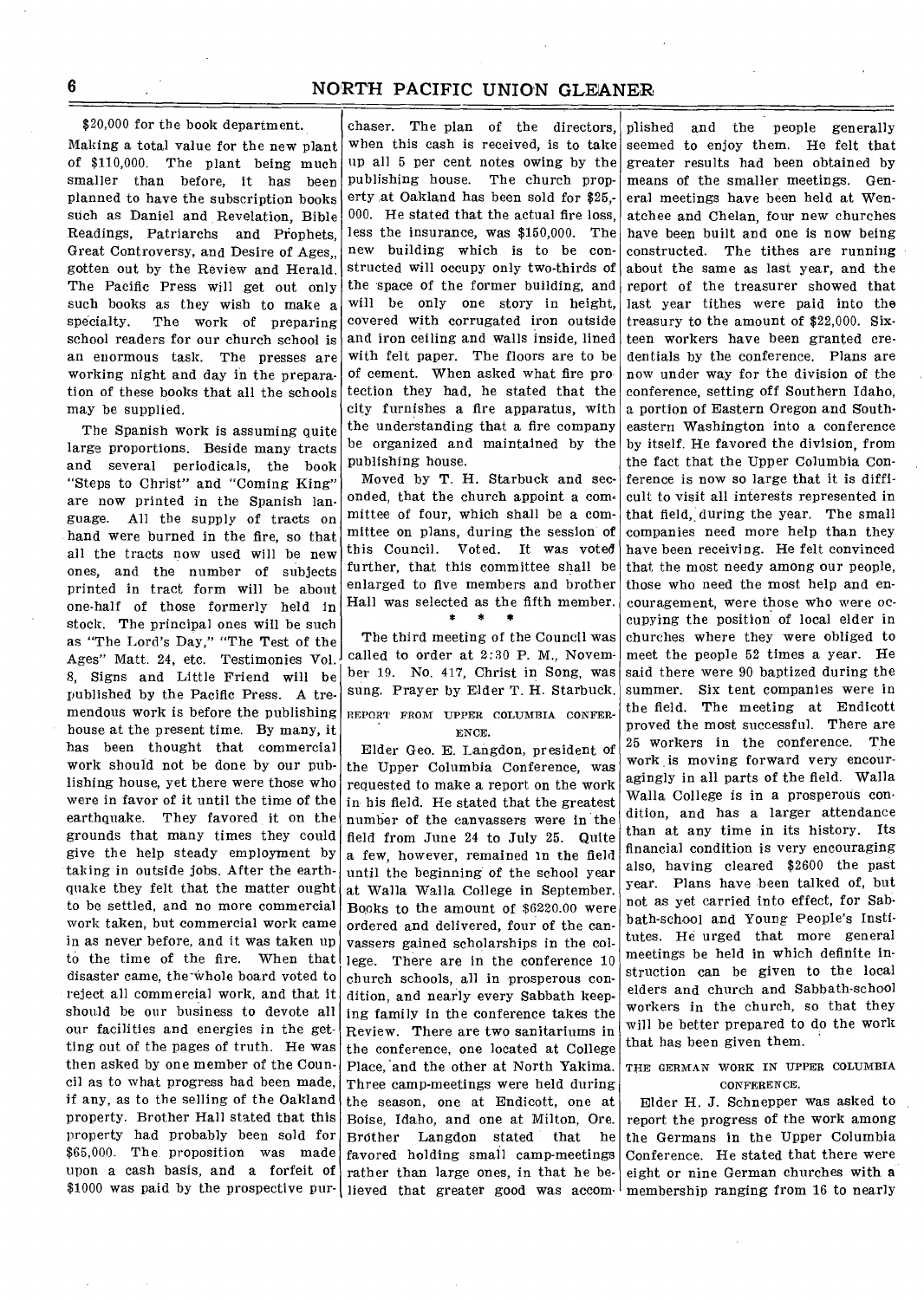100 and that the total membership received from Elders I. H. Evans and and instruct the brethren to bring in a among the German people in the Upper Columbia Conference is 200 at the present time. Every year brings an addition of from 20 to 25 members of the German adherents.

At Endicott two or three families were reclaimed; they have a Sabbathschool of 35 members.• No church has been organized as yet, owing to the fact that they were in need of further instruction in regard to church relation. ship. It is thought that they will soon be ready for organization, however.

The Lutheran minister made some opposition and finally issued a challenge for a debate. The discussion proved a means of help and encouragement to our people. A worker is needed for the German work in Spokane. There are now some who are in training for the German work at Walla 'Walla College. Among these I would mention brother Oster who assisted in the work last season in a very creditable manner.

#### THE WALLA WALLA COLLEGE DEBT.

The chairman of the meeting asked if it was the desire of those present to have a report of the progress of the plan now in operation that is directed toward the raising of the debt from Walla Walla College? It seemed to be the unanimous desire of all present to know what had been accomplished in this direction. Elder White stated that at present \$14,000.00 of the debt of \$25,000.00 was either paid in or subscribed. Of this amount the students at the college paid \$1,095.00. The board of directors, for the college, \$1,700.00, and the faculty \$1,100.00. Brother White stated that the actual time he had spent in soliciting for this work would not exceed one day. It was formerly planned that Elders Breed and Decker should devote all of their time toward raising a fund for this purpose. But affairs at Yakima Sanitarium were such that they were obliged to give considerable of their time to forwarding the interests of the work there.

Notwithstanding this large amount has already been raised, only 30 or 40 people have been solicited outside the students and faculty of the college. He stated that perhaps the members present would like to know how the General Conference regarded the move. In talking personally with Elder Daniels and Elder Irwin and in letters

W. A. Spicer, all seemed to favor the plan, and urged that we push it to completion, and that we should do all we could in the meantime to help on the \$150,000 Fund.

Elder Decker was called upon to state his experience relative to soliciting means for the Walla Walla Col lege debt. He said that he had made headway beyond all expectations and that he found the plan was very acceptable to the people. In his opinion, the work of the third angel's message is the largest thing in the world, and that we, as believers, ought to consider it so to that extent that we would be wiling to put our best efforts and talents and ability into it. He said that some offered the objection, when asked to contribute to this fund, that they were already contributing by sending their children to the school. Said he did not consider this a valid excuse where people were able to do more. And especially in view of the fact that the school, when placed on a firm financial basis, would be able to do more for the students because of the increased facilities so much needed now, could then be provided.

#### THE \$150,000 FUND.

The chairman, Elder W. B. White, raised the following question: Shall we, in view of the fact that we are now engaged in raising the Relief Fund for Walla Walla College, start the \$150,000 Fund in our conferences on Thanksgiving Day, in all our churches?

This question was raised owing to the fact that Elder White had received a communication from Elder Daniells, president of the General Conference, asking that such a move be made, and that exercises be held in all the churches on that day, and that each should bring in a thank offering which should go toward making up this fund of \$150,000. And that after this meeting thorough and systematic work should be followed up through the month of December to the extent that if possible the whole amount should be on hand and available by January 1, 1907.

It was moved, supported and carried. that we endeavor to follow the sugges tion of the General Conference, viz. that we hold Thanksgiving services in

thank offering for the \$150,000 Fund.

A reading for this occasion had been prepared by Elder W. B. White, and a printed copy was given to each member of the council. sufficient copies had been prepared so that each church could be supplied with the reading.

In reply to a question asked by a member of the council, the following facts were brought out as to the manner, or purposes rather, to which the \$150,000 Fund is to be appropriated.

| $\texttt{Southern}\ \texttt{Field}\ \dots\dots\dots\dots\dots\$ |
|-----------------------------------------------------------------|
| Sanitarium, Washington, D.C., 50,000                            |
| Pacific Press Pub $Co$ 20,000                                   |
| Review and Herald Pub. Associ-                                  |
|                                                                 |
| The work in England $10,000$                                    |
| $Skodsborg$ Sanitarium 2.000                                    |
| Work in Canada $2,000$                                          |
| Work in Jamaica $4,000$                                         |
| Chilian Printing House and                                      |

2,000 After these facts were brought out school

the chairman showed by means of a mathematical illustration upon the blackboard how easily this seemingly large sum of money could be produced by our people. Supposing there were 60,000 Seventh-day Adventists in the United States (certainly this is a conservative estimate), and that each for a period of one month of 30 days should lay aside daily for this fund 81/3 cents, the whole amount would be produced, or an average of \$2.50 per capita. Surely this is not a large sum to lay by in that length of time. While it is true that there are many poor people and many children whose ability for earning money is somewhat limited, yet on the other hand there are those who could give easily \$50, \$75 or \$100.

He urged that all the workers take hold of this matter with earnestness and perseverance, and that all our churches should be encouraged to take hold of the matter vigorously, for by so doing he felt assured that the money would soon be in the hands of the General Conference brethren.

Song No. 405 was sung to close, and Elder F. S. Bunch dismissed the meeting by prayer. \* \* \*

all our churches on Thanksgiving Day,  $|$  song "Toiling On" was sung and prayer The fourth meeting was called to order by the chairman, Elder W. B. White, at 7 P. M., November 19. The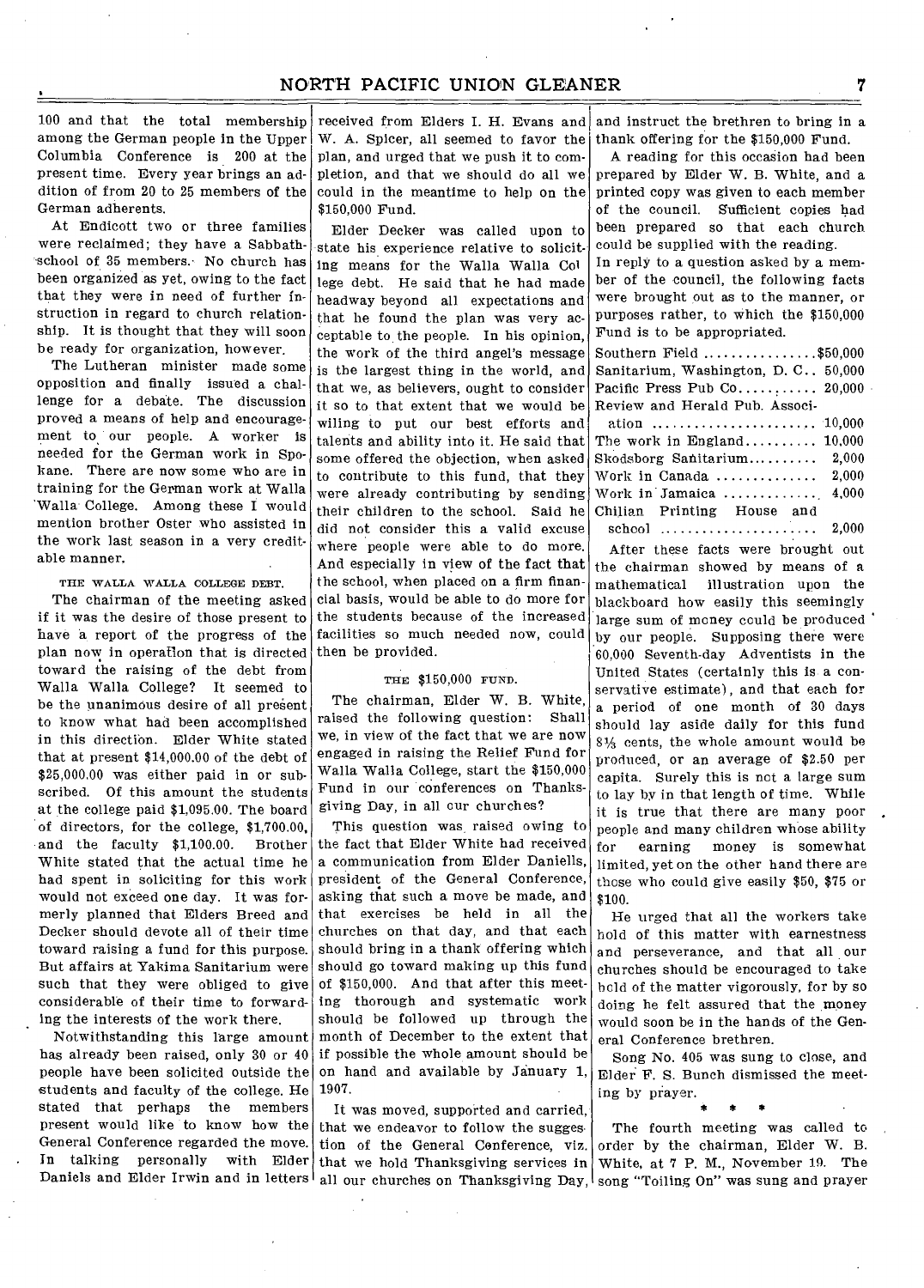was offered by P. A. Hanson. The chairman asked the question: Is the work of the Seventh-day Adventists deteriorating? In answer to this question, brother T. L. Copeland, secretary of the Upper Columbia Conference and Tract Society, was called upon to present some statistics to show the growth of the work since 1863. He presented the following table which was gleaned from the report of the statistical secretary of the General Conference, and which showed in a very impressive manner what rapid strides the work of the third angel's message is making, and proved a great source of satisfaction and interest to all members of the Council present. Some little time was given to a careful study of the facts so clearly presented by the'tabular report Which is here-with presented.

all of us to the same, if not to even a greater degree than was manifested in the life and work of those who first proclaimed this message.

CAMP-MEETINGS.

The subject of our camp-meetings was next considered. The chair stated that the past season many of our campmeetings had been seriously affected through failure upon the part of those who had the meeting in charge to provide proper facilities for guarding the health of those in the camp. He suggested that at each of these meetings a competent physician be selected from our own members who should be present to inspect the health of the camp and to see that the sanitary condition should be kept up to the standard. He further stated that some provision should be made to prevent contagious

Elder C. J. Cole spoke in favor of the suggestions and ideas presented by brother White. Brother Copeland said that the small camp-meetings in Upper Columbia Conference had proved a greater success spiritually, and financially, than the larger meetings. Elder Snyder and Elder Langdon also spoke in favor of the small meetings.

The doxology was sung and Elder Snyder dismissed the meeting.<br> $*$   $*$   $*$ 

Fifth meeting of the Council was held at 9:30 A. M. in East Portland church. The devotional exercises were led by Elder Nettleton, chaplain of the Portland Sanitarium. Special attention was called by him to the necessity of all those who are bearing responsibilities connected with the message of seeking God daily for an individual ex-

| YEAR           | w<br>g<br>Φ<br>Conf<br>등 | ပ္ပ<br>Conferen<br>$\overline{\mathbf{a}}$ | Σ   | Ministers | 3    | w<br>$\omega$<br>icensed<br>issionari<br>Ξă | £.<br>قة                                     | ≏<br>ಡ<br>$\vec{a}$<br>$\circ$ | w<br>Ф<br>ᅺ<br>e۱.<br>ర్ | ≏<br><br>≖                                           | ٥<br>ω<br>œ<br>€<br>ء<br>≏<br>U. | Tithe            | pita  | Offerings to<br>Missions | Total Sab<br>bath-School<br>Offerings | Book and<br>Periodical<br>Sales |
|----------------|--------------------------|--------------------------------------------|-----|-----------|------|---------------------------------------------|----------------------------------------------|--------------------------------|--------------------------|------------------------------------------------------|----------------------------------|------------------|-------|--------------------------|---------------------------------------|---------------------------------|
| 1863           |                          | 61.                                        |     | 22        |      |                                             |                                              |                                | 1251                     |                                                      | $3,500$                          | 8.000.00 \\$2.29 |       |                          |                                       |                                 |
| 1872           |                          | 12                                         |     | 41        |      |                                             | $471$                                        |                                | 205                      |                                                      | $4,936$                          | 25,956.42        |       |                          |                                       |                                 |
| 1873           |                          | 13 <sup>1</sup>                            |     | 51        |      |                                             | $83! \ldots 1! \ldots 1! \ldots 1! \ldots 1$ |                                | 2391                     |                                                      | $5,875$                          | 30.687.49        | 5.221 |                          |                                       |                                 |
| $1882 \ldots $ |                          | 26                                         |     | 167       | 134  |                                             | . 1. 1.                                      |                                | 6601                     | $17.169$                                             |                                  | 84,261.36        |       |                          |                                       |                                 |
|                |                          | 261                                        |     | 165       |      |                                             | $135$                                        |                                |                          | $680$   17.436                                       |                                  | 96,418.62        | 5.53  |                          |                                       |                                 |
| 1892           |                          | 34                                         | 11  | 244       |      |                                             | $156$                                        | 403                            | 1,102                    | $33,773$                                             |                                  | 302,310.19       | 8.94  |                          | 75.296.59 \$37,952.27 \$706,650.33    |                                 |
| 1893           |                          | 35 <sub>1</sub>                            | 11  | 267       | 193  |                                             | . 1                                          | 460                            |                          | $1,151$ 37,404.                                      |                                  | 350,690.56       | 9.37  | 108.572.11               | 37,936.11                             | 416.044.52                      |
| 1902           | 13                       | 72                                         | 42  | 5531      | 3231 | 528                                         | 826                                          | 2.278                          | 2,077                    | 67,150 73.522                                        |                                  | 643.747.83       | 8.751 | 115,000.00               | 51,642.01                             | 430,027.71                      |
| 1903           | 13                       | 78                                         | 48! | 616       | 324  | .662                                        | 1,032                                        | 2.704<br>2,750                 | 2,120                    | 69,072 77,554                                        |                                  | 684.030.54       | 8.821 | 137, 315, 67             | 55,823.85                             | 477,714.98                      |
| 1904           | 13 <sup>1</sup>          | 78                                         | 52  | 625       | 335  | 7131                                        | 1.053                                        |                                |                          | 2,243 71,891 81,721<br>$2,340$ $\cdot 77,443$ 87.311 |                                  | 691,819.33       | 8.47  | 144,712.20               | 60.460.80                             | 436,600.68                      |
| 1905           | 131                      | 80                                         | 56! | 6471      | 3391 | 719                                         | 1.068                                        | 2,797                          |                          |                                                      |                                  | 858,014.91       | 9.83  | 169.335.11               | 68,613.71                             | 548,067.03                      |

After considerable time had been given to study of the above table of statistics, which so clearly indicated the progress of the work, as to number of conferences, churches and members, end also as to the great gains made along financial lines, such as tithes, offerings, etc., the question was asked by Elder White as to how the spiritual condition of Seventh-day Adventists at the present time compares with the earlier years in the history of this people? This thought was given very careful consideration and it seemed quite clear to all, from certain facts obtained from the Spirit of Prophecy and elsewhere, that the spiritual condition of this people is not as good today as it was forty or fifty years 'ago. This fact is to be lamented and ought to be a means of causing every Seventh-day Adventist to seek a closer relationship with God in all things, that the Spirit the same time greatly lessening the exand power of his life may be seen  $\ln^{\dagger}$  pense.

the brethren present that greater prelines, especially upon the part of the people attending the meetings.

The question as to whether we should continue the custom of holding large camp-meetings annually in our conferences, was next brought to the attention of the Council. Or whether these should be discontinued and more local camp-meetings held? Elder W. B. White spoke in favor of the local camp-meetings for the reason that the small companies can thus receive more attention and help. He said that the outposts needed strengthening and that these local meetings could be held in various places throughout the conference thus making it more convenient for tbe people to attend and at

diseases on the camp-ground. It was perience, and further that our spiritual the expressed opinion upon the part of success depends upon our standing in caution should be taken along these than to rely upon position or honor. the right relationship with God, rather All-present expressed an earnest desire for a closer walk with God.

> After a short intermission, song No. 692 was sung and prayer offered by F. M. Burg.

> The following list of questions had been prepared by Elder White, president of the North Pacific Union Conference, for consideration at this meeting. They were as follows:

1. Is it advisable for our tract societies to establish depositories and prepare to handle retail business in their respective fields?

2. If so, is it necessary to continue the branch office?

3. What plans shall we lay for an active book campaign?

4 Shall we have State agents in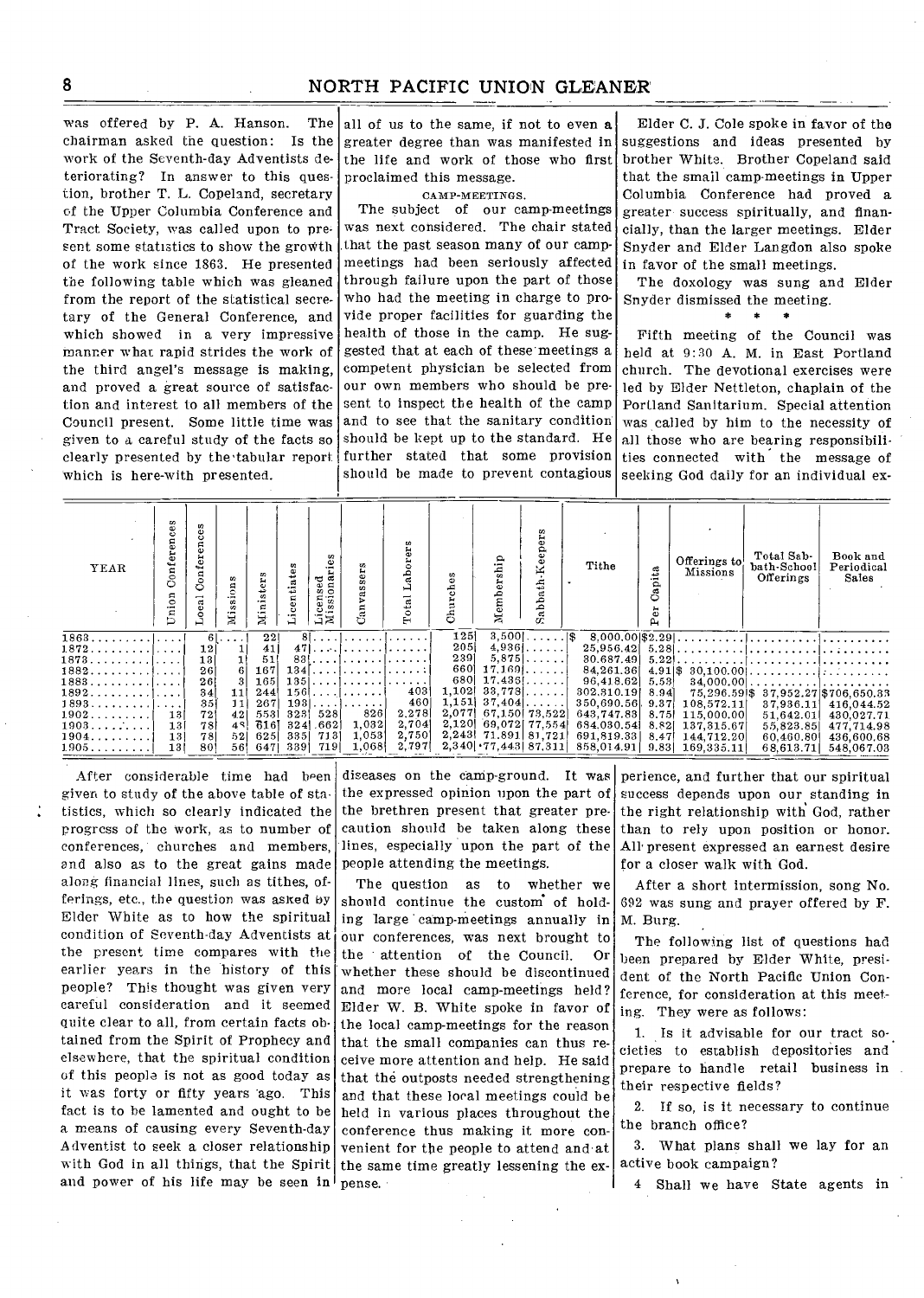each conference, and an agent for the union conference?

5. How shall we bring the missionary campaign into all our churches? By church officers' institutes?

6. Needs of the sanitarium.

7. Ministerial institutes; shall we hold them? If so, when?

8. Camp-meetings, local and general.

9 The contemplated State agents' institute. Shall it be held, where, when?

The first question in this series was considered at this session.

TRACT SOCIETY DEPOSITORIES.

Brother H. H. Hall was called upon by the chairman to make a statement concerning the situation. He said that if the book business was to be handled by the conferences through the media of tract societies, that the publishing house should be their servant and not be asked to bear local responsibilities. He stated that there was a strong sentiment prevailing in nearly all our conferences for the reestablishment of the tract societies. The Atlantic Union Conferences have already done this and so have the conferences of Western Virginia and West Michigan. Brother Hall thought the present plan of dealing directly with a central distributing center has some advantages. Among these he mentioned first that it left the missionary secretary free to give his whole time to his legitimate work. Second, that it was less expensive to the conferences in that they were not required to man and maintain an office for doing this line of work; and third, that it precluded the possibility of a large stock of books and tracts accumulating upon the shelves of the local tract society office, which usually become unsalable and have to be disposed of, if at all, at a considerable loss. But he thought the objections against the plan of dealing directly with the central distributing center outweighed the points in its favor. Among these objections he mentioned first that in the plan of direct dealing the distributing center was likely to forget that it is the servant of the people. Second, that in following this plan the business goes out of the hands of the conferences and thus separates them, quite largely, from the real, active missionary work that they should be pushing plan and thought that many advan-

societies established in the various conferences stocks of books and tracts are for in that way rush orders could be thus distributed in various places and the people thus become more directly connected with the work.

If the tract societies are to be established, can we avoid the necessity of carrying a large stock? Brother Hall stated that an effort is being concentrated upon a few books, hence it will not be necessary at any time to carry a large supply. The tracts are not so numerous as heretofore. Special tracts are being pushed and therefore the work of stocking the tract society is not so great a task as heretofore. He said that Elder Daniells, Elder Irwin and Elder Cottrell are convinced that the tract society method is the best.

After brother Hall had finished his remarks the question was given over by the chairman to the members of the Council for discussion. Elder W. B. White read from the Review a report of the Pacific Press Publishing Company as to their attitude toward the tract societies. This report showed very clearly that the brethren at the Pacific Press favor the return to the old plan and are willing to co-operate that if this arrangement could not be in every possible way with the conferences in order that the plan shall be made a success. .<br>\* \* \*

The sixth meeting held at 2:30 P. M., November 20. No. 517 Christ in Song was sung. A season of prayer was held in behalf of brother Scott, a member of the Western Oregon Conference Committee who was critically ill and had requested prayer. At the conclusion of this service, the chair introduced the second question before the Council relative to continuing the branch house.

ESTABLISHMENT OF A BRANCH HOUSE BY THE PACIFIC PRESS.

Brother T. H. Starbuck spoke in favor of the Pacific Press Publishing Company maintaining a branch house in the North Pacific Union Conference territory to be used as a distributing center. Brother F. M. Burg spoke in favor of the branch office being operated by the Pacific Press Publishing Company, for in this way a large stock need not be carried by the local tract societies.

a branch house located in our territory, taken care of quite readily. Brother T. L. Copeland favored the maintenance of the branch, saying that he would, if the branch were not maintained in our territory, prefer to deal with the Kansas branch rather than with the Mountain View house, for the reason that from his own experience he had found that supplies could be received several days sooner from Kansas City than from Mountain View. But he thought that by all means the Portland branch of the Pacific Press Publishing Company should he kept in operation.

Brother H. H. Hall said he had not said much so far upon the subject as he preferred to wait until others had expressed themselves. He stated that if the Pacific Press is to maintain an office in Portland it will be necessary for the local conferences to put strong men into the field to work with the field missionary secretaries and that under these circumstances the branch house could be maintained. He was speaking as a direct representative of the Pacific Press Publishing Company and said entered into they would not care to maintain a branch house. He said if the branch is to be established financial assistance will be needed, owing to the fact that a larger stock will have to be carried than at present in the Portland branch in order to supply the demand made upon it by the tract societies, and he thought further that the Pacific Press should have the profit for handling whatever retail business was turned to it.

Elder H. J. Schnepper said, he appreciated very much what has been said as to the expense of maintaining the branch and suggested that Western Oregon and Western Washington Conferences could unite and pay the expense of a man to do the retail work and thus relieve the Pacific Press from this burden.

vigorously. Third, that by having tract  $\lceil \frac{t_{\text{ages}}}{t_{\text{ages}}} \rceil$  were to be derived from having  $\lceil \frac{t_{\text{p}}}{t_{\text{Bayments}}} \rceil$  accounts. Brother White Brother Clark spoke in favor of the just as soon risk the local agent and The matter of the accumulation of unpaid accounts came up at this juncture and brother White asked brother Sample which he would prefer to look to for pay; the State society or the agents and local societies? Brother Sample said he thought they would society as the State societies, in the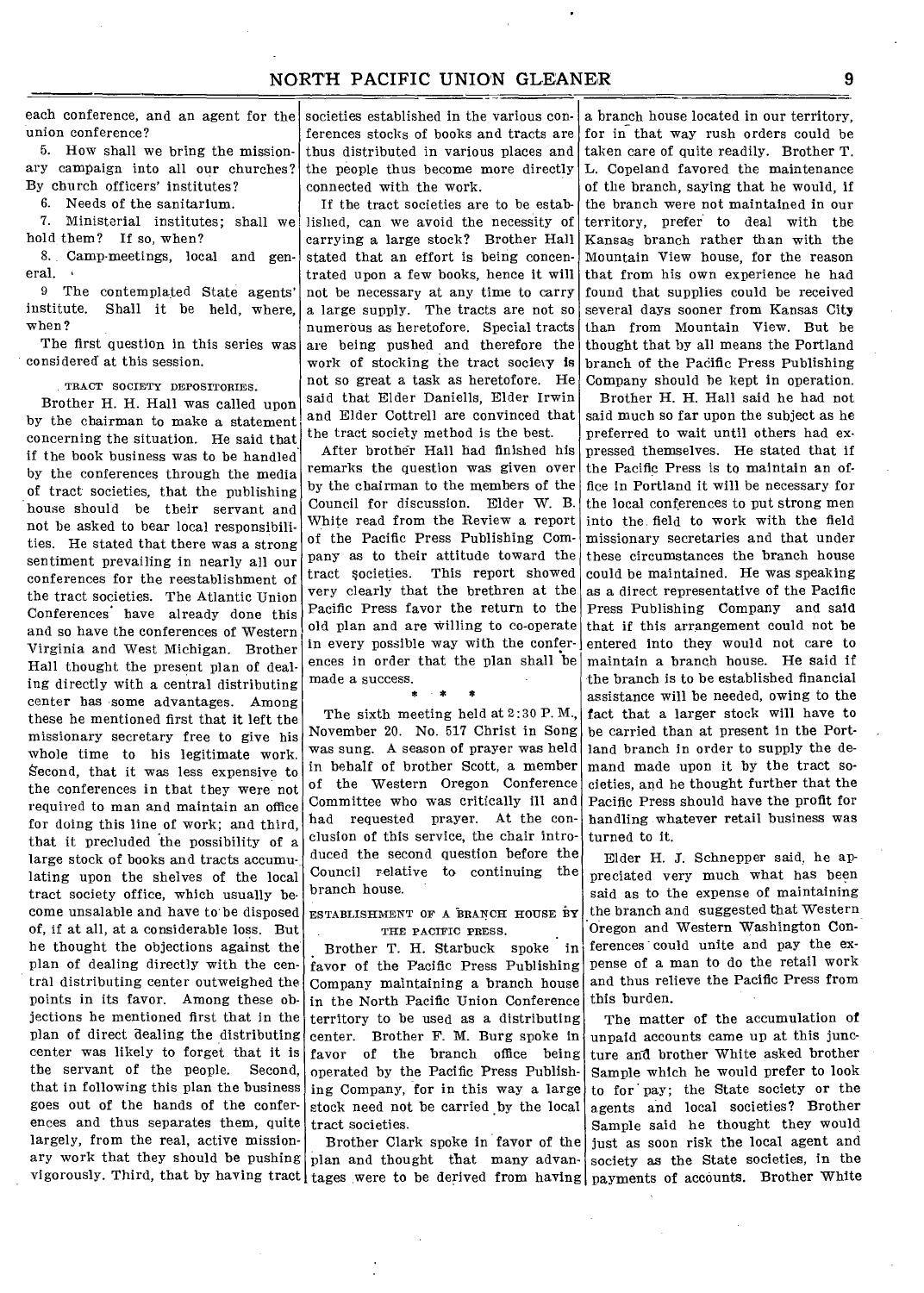then asked what was to hinder putting should be adopted in regard to carrythe book and tract work upon a cash basis? Brother Hall replied by saying, that plan can be carried out very easily. And where books are to be sent out without the cash payment having been previously made, the. State agent could assist in the delivery of the books and pocket enough of the money thus received to pay for the books at the distributing office.

It was voted that the Pacific Press Publishing Company be asked to maintain a depository. The chair then asked if this depository should be retail or wholesale?

DISCUSSION RELATIVE TO TRACT SOCIETIES.

Brother Starbuck thought perhaps the establishing of the State tract society would be too great a financial burden to the conference inasmuch as they had no fund for the establishment of a tract society at the present time. Therefore, he thought it would be better for the Pacific Press to maintain a retail business. Brother Burg said this suestion affected him personally. As nearly as he could gather from what had already been said the men at the head of the work favored the plan of maintaining tract society depositories and therefore he thought the matter of their re-establishment was practically settled. He failed to see that the present plan had failed because of a weakness of the plan, but rather from the failure of strong men being placed in the field as was originally contemplated. He said he was ready to acquiesce in the wishes and suggestions of men like brethren Daniells and Irwin who have given this matter their earnest and careful attention.

Brother Copeland was perplexed to know just how to handle the business without loss to the society and without accumulating a large stock of books. He said they had used the utmost care in ordering supplies for their society, but in spite of all that they could do to prevent it, their stock kept increasing. Many times they were given to understand that a certain book or tract was to have a large circulation and if they stocked up to prepare for filling orders for such book or tracts it frequently proved that comparatively few copies of the number contemplated were called for.

ing on the book work, and then the details could be worked out later. Brother White advocated the plan of an active missionary secretary being placed in each conference to instruct and aid librarians, correspond with isolated members and keep actively in touch with all lines of missionary work in the conference. He thought that to adopt a plan or policy and work to it would do more to stimulate missionaries to active and aggressive work than anything else. When the tract societies were abolished the people began to say, "Now we will see what the publishers will do," and immediately there set in a rapid decline in missionary work throughout all the churches. Elder Nettleton spoke of the rise of the tract society work and how earnestly the ministers and other workers were engaged in distributing our periodicals and tracts among the people. That everywhere the ministers went to hold meetings they carried with them a supply of tracts and books for sale and distribution. He expressed himself as perfectly in harmony with this plan of establishing the tract society work and stated that he would give it his hearty support.

Elder Snyder thought the conferences had been negligent in supporting the publishing house, and that had they been faithful in this, the plan would have succeeded that is now in force.

Elder Langdon said he thought Elders White and Nettleton had touched the vital point in the discus. sion; that the ministers should sell books and tracts. He thought, too, that the old plan of having directors would be very profitable and that it would be wise to return to the former plan. Brother Clark sopke in favor of having directors as formerly and related his experience in that line. He had worked in the field as a director continuously for 14 years and from his actual experience and observation he was convinced that much more could be done in the way of distributing and selling our literature than in any of the methods that have since been used.

Brother T. G. Johnson advocated the plan of districting the conferences about October 1 each year and have canvassers and other workers engage

and visit all the people in their district, distribute tracts and take subscriptions for our periodicals.

Moved by Elder G. E. Langdon and seconded by H. J. Schnepper that a committee of seven be appointed to consider plans for the work of the branch house and State tract societies and bring in definite recommendations. Voted.

The chair appointed as that committee: H. H. Hall, G. E. Langdon, F. S. Bunch, F. M. Burg, W. W. Sharp, T. L. Copeland, T. H. Starbuck.<br>\* \* \*

Seventh meeting of the Council convened at 7 P. M., November 20. No. 74 Christ in Song was sung. Elder Snyder offered prayer. The chair introduced a proposition for holding a State agents' convention some time during the coming Winter. Brother T. G. Johnson spoke in favor, saying the matter was first suggested to him by brother Hall. He thought this institute should be made as practical as possible by having some experienced man in attendance to give instruction to the State agents as to how to handle books that are to be especially pushed.

Brother Hall spoke regarding the matter and said that competent and experienced men could be secured to give such instruction. And further, he thought the services of brother E. R. Palmer, secretary of the General Conference Publishing department, could be secured for this occasion, and replied in answer to the question as to the probable time for holding such an institute, that January 15 to 22 would be the most favorable so far as he was able to view the question at present.

Brother Burg stated that he was in favor of holding such institutes as we are greatly in need of experienced a`nd well trained men to take charge of the book work in various conferences. Brother Bunch also expressed himself as favoring the plan.

Voted that such an institute be held. The chair asked brother Hall to make all necessary arrangements for this convention.

Brother Hall thought some policy in the sale of the forty per cent books Bunch and Elder Burg both stated that Elder White called attention to the needs of having an experienced agent for the North Pacific Union Conference. He said that brother Phillips was secured for that place last spring, but was unable to take the work. Elder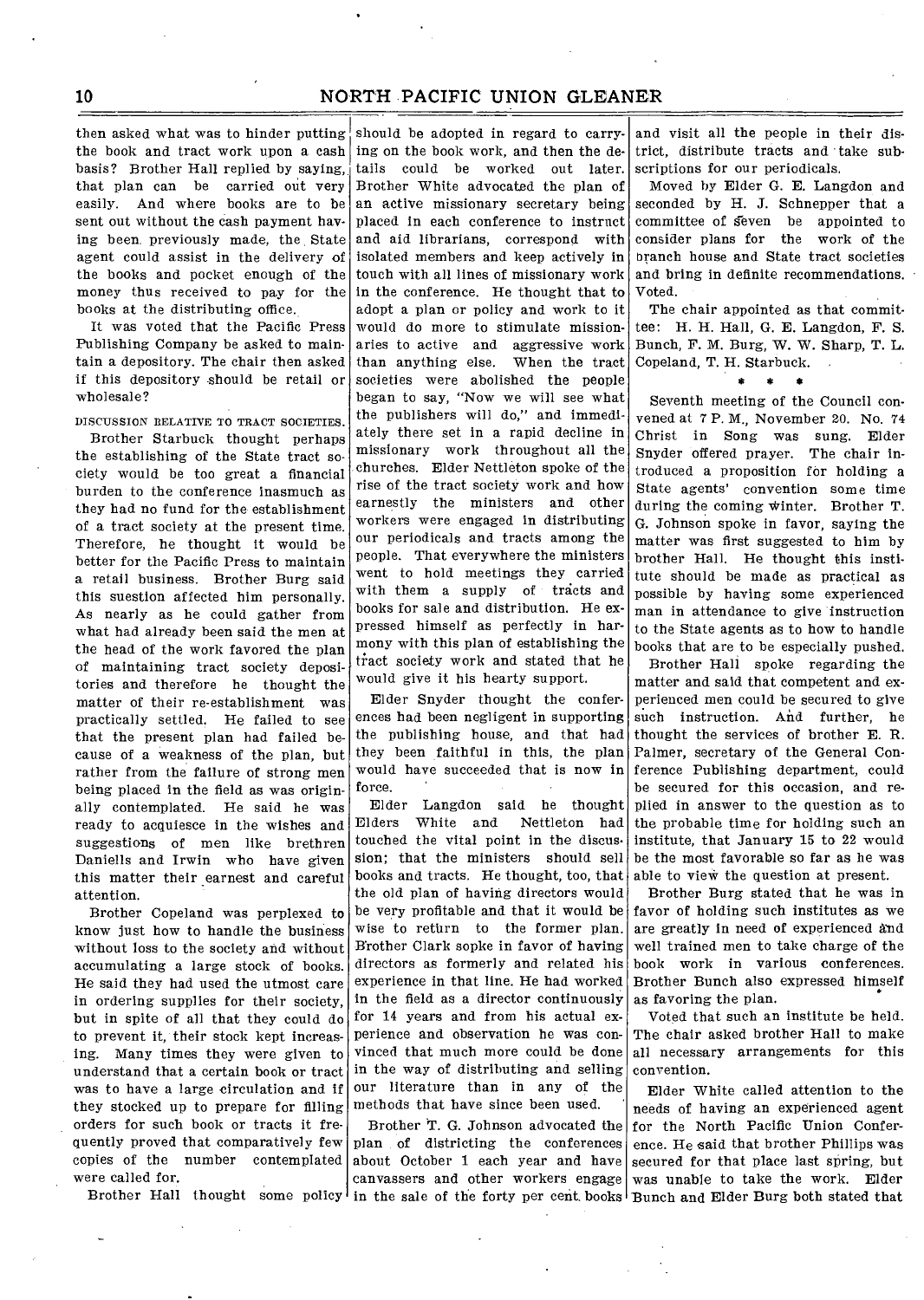there was a great need of such help and also of a State agent in each conference. But they found it very difficult if not impossible at the present time, at least, to secure capable men for these positions. That all who were<br>capable were not now available not now available. Brother Robert Greaves name was suggested as one whose services would be valuable for this line of work. Those who knew him said he would, in their opinion, make an excellent State agent. Brother White spoke favorably of the work he did in the Alaskan field during the past season. Brother Greaves is now a student in Walla Walla College and it was not known definitely whether he would favor such a proposition. The thought on the part of some was that he was preparing for the work of the ministry.

The question of the camp-meeting was again taken up for consideration. Brother Burg asked concerning the time for holding camp-meetings; and if the dates could be so arranged that time will not overlap, thus proving a hindrance to the general laborers attending the entire meeting in each conference; and also whether it would not be thought advisable to postpone the meetings until after brother White's return from Europe so that they could have the benefit of his help and counsel.

A question of how to improve our camp-meetings was discussed at length and many helpful suggestions were made by Elders White, Snyder and Langdon. The importance of divisional meetings at the camp-meeting was urged by Elder White. He urged this first for the reason that great spiritual good would be accomplished by small companies seeking the Lord for his presence and blessing and also for the reason that it gave all the ministers and workers an opportunity for getting better acquainted with the people and at the same time afforded a good experience to the younger ministers and workers.

Brother Hall stated that at the Southern California camp-meeting no meals were furnished on the Sabbath. Brother Sharp thought our people ought to be encouraged to take their food supplies and care for themselves. It was further suggested that in planning the daily routine of secular labor

the ministers should not be burdened as the carrying out of this policy with with any of these responsibilities, but that their time should be fully given toward building up the spiritual interests.

Brother Sharp closed the meeting with prayer. s \* \*

The eighth meeting of the Council convened at 9:30 A. M., November 21. Elder H. W. Decker led the devotional exercises. The thought of faith and trust in God was particularly emphasized. An earnest season of prayer was engaged in by all present. The business of the Council was taken up at the close of the devotional exercises.

The committee on plans submitted a report for consideration. A motion prevailed to accept the report by considering each item separately. The report as amended is herewith submitted.

We recommend:

1. Our local conferences to give favorable consideration to the re-establishment of tract society depositories as soon as practicable.

2. That we invite the Pacific Press Publishing Company to continue its branch office in our union conference, -and stock it sufficiently to supply the entire union, and by way of encouraging it to do so we recommend:

9. That until other arrangements are made by proper authority we contribute \$500 annually toward the salary of its manager; this amount to be made up as follows: \$125 from the North Pacific Union Conference; \$125 from the Western Oregon Conference; \$125 from the Western Washington Conference, and \$125 from the Upper Columbia Conference.

4. That the branch be allowed to charge at agents' rates instead of tract society rates for all mail orders forwarded to it by the state society depository.

5. We recommend the adoption of a cash policy in .handling our publications throughout the union conference. That this policy be interpreted to mean:

(a) Cash with order from all Sabbath-schools.

(b) Cash in 30 days from church societies and individuals.

(c) Payment for all books as soon as delivered by agents.

necessary at all camp-meetings, that bills in 30 days or as soon thereafter (d) Payment of all branch office

Sabbath-schools, societies and agents<br>will permit.

H. H. HALL, G. E. LANGDON, F. S. BUNCH, F. M. BURG, W. W. SHARP, T. L. COPELAND, T. H. STARBUCK, Committee.

Brother H. H. Hall spoke to the first recommendation saying that for 17 years he had been connected, uninterruptedly, with the publishing work and therefore, it was very dear to his heart. A few years ago when the question arose concerning the discontinuing of the tract society work, he said he thought perhaps he was as much to blame as any one, if blame was to be attached to those who favored that move, as he was one of its strong advocates. A prominent man in the work came to him at that time and told him that he had taken an action that would result in great damage to the book work. He stated further, that as a sentiment now was prevailing for the re-establishment of tract society depositories and that it is thought best to return to the former plan, he wished to ask forgiveness for anything wrong that may have resulted from the steps taken to abolish the tract societies. And that now he felt heartily in sympathy with the present move and would do his utmost to assist in putting the former plan into successful operation.

Brother F. M. Burg said he was sure no one felt that brother Hall had acted from a wrong motive in the matter. Brother Langdon favored the resolution and brother W. B. White said he felt that this was a step in the right direction and that if this resolution prevailed he was confident the missionary feature of the work would be greatly encouraged.

After considerable discussion of section 3 of the report, it was amended by striking out the words "for the present" and inserting "until other arrangements are made by proper authority."

The resolutions having been considered by sections, the question of accepting it as a whole was voted unanimously as reported and amended.<br>  $*$  \* \*

Ninth meeting convened at 2:30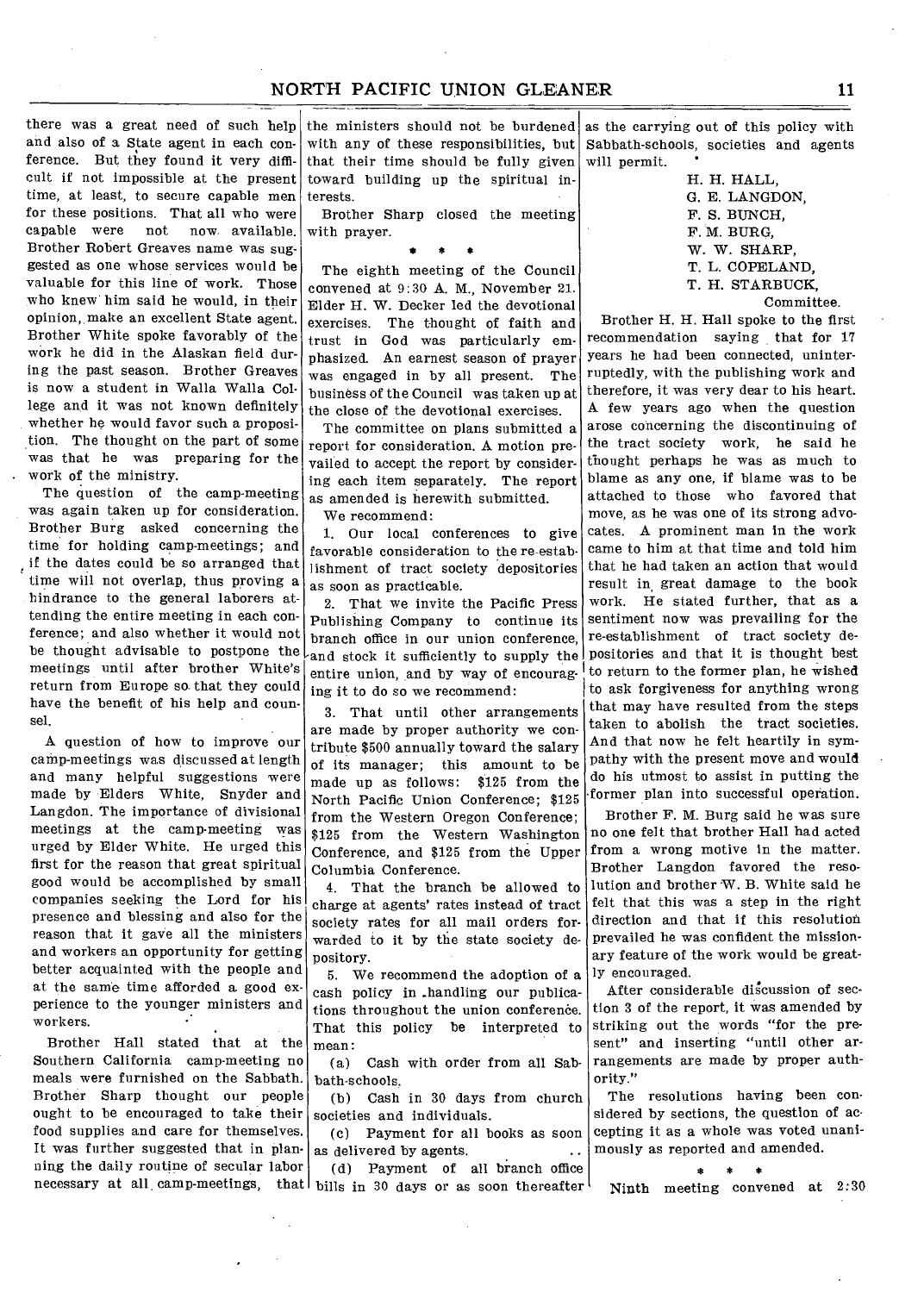P. M., November 21, in the gymnasium STATEMENT OF PORTLAND SANITARIUM BY at the Portland Sanitarium. Meeting was called to order by Elder W. B. White. Prayer by A. G. Adams. The chair stated that this meeting was called for the purpose of considering sanitarium matters, pertaining to the Portland institution. He said that the Portland Sanitarium is a union conference institution and that it is the only place in our field where nurses may get a proper training.

REPORT BY MEDICAL SUPERINTENDENT PORTLAND SANITARIUM.

Dr. Froom, medical superintendent, was called upon to make a statement concerning the affairs of the institution. He began by saying that he felt thankful to report that during the past year no disaster had visited the institution or its employees, and that no cases of apostasy had been reported. Said he wished to talk along the line of increasing our sphere as a training school. The patients of the institution had been treated and cared for by under-graduates, and by people practically inexperienced in the line of nursing, because the receipts did not warrant the paying of wages sufficient to retain graduate nurses. He said further that they were in need of a head nurse and that they also needed a head for the culinary department. The head nurse to act as surgical matron as well. At the present time there is but one graduate nurse in the institution. There is great need of improvement in our service rendered the patients. The work does not bear the inspection of the physicians who visit the place from the city; the bathrooms are greatly in need of repairs, and surgical ward also; better beds were needed throughout the building. He thought this last mentioned item had to do with patients becoming dissatisfied and refusing to stay a sufficient time to make a complete recovery. The records show that 600 patients were treated the past season, but none of them could be induced to remain a great while because of the poor accommodations. He raised the question as to whether the Council thought it advisable to raise the wages of graduate nurses sufficiently high to secure their services, and also shall we establish a nurses' agency? If so, should it be maintained at the institution or at some point in the city?

# BUSINESS MANAGER.

D. R. Nichols was called upon to report the condition of the institution from his point of view as business manager. He said, as we are all aware that the financial interest of any enterprise must be carefully guarded, it will be along this line I will call your attention for a few moments.

First, I think that those who have never had the actual experience of handling this particular end of a sanitarium are of the same opinion that I was before connecting with the work here. We all know that a doctor's bill or a sanitarium bill looks large enough to the patient. Little do they usually think of the time and expenses lavished upon them at the time when their life was at stake perhaps. If those in care of the sick were obliged to stop and consider the expense of that work, how cumbersome would be the work. Many times does the care of the sick progress while we know that there will not be any returns for the services rendered. We have no inducements to offer any one, that our pensive or cheaper than those emways of treating the sick are less exployed in other institutions. Far from it. Our way is difficult and more laborious yet the results attained are correspondingly greater. The worldly physician cannot prescribe for our methods of treatment. Comparing our work with hospitals we find that we maintain the bath-rooms with numerous attendants. We also have the dining room with all its extra expense, service, equipment, room, etc. Our whole building is more after the fashion of a home. By actual survey we find a goodly portion of our building taken up with other than rooms for patients, which the hospital does not have at all. While our prices for private rooms range the same. Then, too, the patients with us do not have an extra physician to pay unless he chooses to secure same. Can we raise our prices? We cannot see our way clear to do this with the surroundings as we have them at the present time. Should we feel satisfied when a patient has had treatment at St. Helena or some other similar institution comes to us and gets one treatment but does not care to return on account of bad conditions in the bath-rooms?

What must we say when we are unable to keep our patients who are financially able to stay? Shall we say it is the fault of the help? We think not. We are glad to say that we have a company of the most consecrated and faithful helpers in the institution that can be found anywhere. During the busy season we have records showing that in some instances nurses have put in 18 hours per day for a number of days wihout a word of complaint. This work is not light. Could they be induced to labor in this way if their hearts were not in the work? Those who were ambitious and started this institution had confidence that it would succeed. We confidently believe it will, but success will not be accomplished or realized by sitting back and doing nothing. It means hard work and very careful planning.

We are at the present time carrying a debt debt of about \$45,000. Of this amount \$7,000 is an annuity, and will perhaps at some future time belong to the institution, but now we are paying interest on the same and our obligations in that direction may continue for some time to come. We pay insurance on \$35,000. The institution was started with no surplus of capital, and the founders were obliged to be decidedly economical in the matter of supplying the' necessary apparatus, equipment, etc.

We have now been in this building almost four years. The original plan of bonding and selling the bonds has only been partially carried out. The money we have borrowed has been loaned to us for a short time only. A goodly portion of the loans are in small amounts, and are taken occasionally by those loaning it for personal use, thus causing the management not a little perplexity and anxiety. Since I came here we have borrowed from one person to pay another, \$8,000. We have reached a time when it seems imperative that some -repairs which will cost a considerable amount, must be made. Principally in our bath-rooms. If you have not visited the bath-rooms and care to do so, you will observe very readily that the wet rooms are so badly in need of repairs that it may be necessary to tear the old part all out and replace them by new ones. At the present time the ladies' spray room leaks down into the gents' room continually.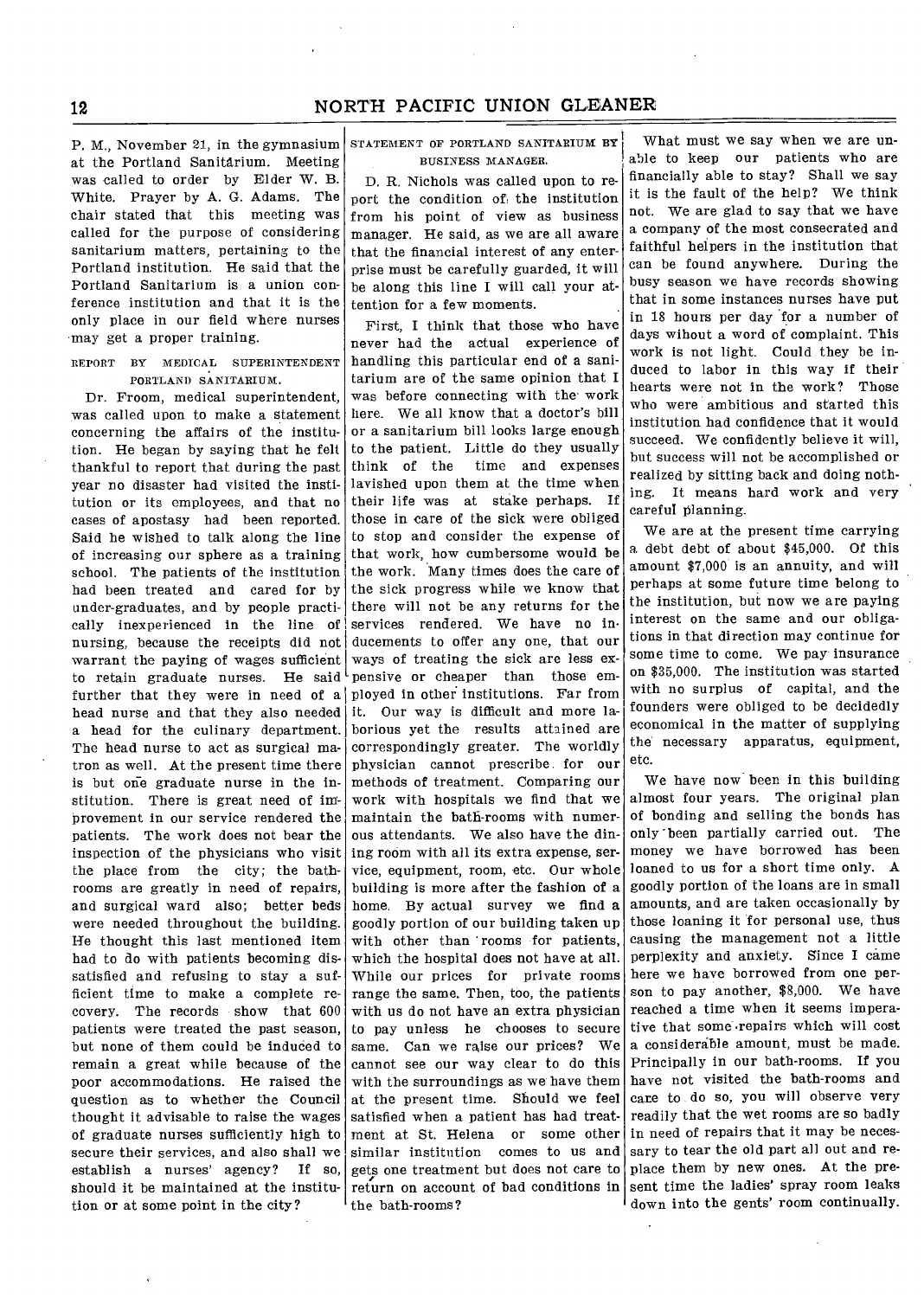Another very important item is our supply room for our culinary depart. ment. As it is now, the small house, about six by eight feet, will not hold enough even when supplies are purchased daily from the vegetable wagon. Any surplus must be placed at-the opposite end of the house in the basement as there is no basement under the kitchen. By this arrangement, many times the cook does not know what supplies are on hand and frequently gets a double order for supplies. In short, the institution without a much better patronage than at the present time, cannot pay the enormous amount of interest and insurance, and at the same time pay the helpers who are working for very reasonable wages, and have anything left to repair a frame building which was, in the first place, not properly constructed or equipped, and therefore needs more repairs than would be necessary was the building more substantially built.

What we wish is that carefully laid plans for the work be made and we shall endeavor as best we can to carry these plans into effect. We maintain a much larger faculty, and furnish a much stronger nurses' course than that furnished by most hospitals. I might add here that at the present time, in our course, we are giving in addition to what has been included in the course of study heretofore, a number of the elementary branches, and vocal music. In order to carry this strong trainingschool, it is necessary to hire more doctors and teachers.

Mr. Nicholls further stated that \$1500.00 would be necessary to make the needed repairs in the bath-room and \$1000 would be required to fit up the operating room.

The matron, Mrs. Moore, said that there was a scarcity of quilts, there not being enough to supply beds, and therefore, in assigning a room, it is first necessary to ascertain whether the bed is supplied with sufficient covering. She especially mentioned the surgical ward as being greatly in need of repairs. The city physicians did not think it possible that operations of a critical nature could be even attempted in a room so poorly equipped for that kind of work.

Dr. Froom said that the cook is required to prepare food for a family of for such an institute. Brother White

heavy for one person to carry. He thought assistants must be provided in this department. The verandas leak badly and other portions of the building are in a very poor condition.

Brother Nichols remarked that while their list of patients last year was about 600, the Boulder Sanitarium list numbered 200. Surely something ought to be done that our patrons shall be contented to remain with us a greater length of time. Elder Decker spoke in favor of encouraging our people to invest their means in our institutions rather than in worldly schemes and enterprises. He thought brother White should write an article for the Gleaner urging the importance and safety of investments in these enterprises by our people. The sanitarium bonds are perfectly safe; this institution has \$30,000 in bonds.

Brother White said we are here as a Union Conference Council, and as such are considering the needs of the work in our field. We have considered tract society affairs and matters pertaining to local conferences, now is it not right and proper to consider the needs of this institution? Should not a committee be appointed to bring in a report of what we ought to do. It was voted that the chair appoint a committee of seven to take the needs of the Portland Sanitarium under advisement, and report back to this Council. The chair announced as members of this committee, Dr. J. E. Froom, Elder H. W. Decker, Elder F. S. Bunch, Elder F. M. Burg, A. G. Adams, Elder T. H. Starbuck and D. R. Nichols.

\* \* The tenth meeting of the council was held at 6:30 P. M., Nov. 21. Song No. 549 was sung. Prayer by Elder H. J. Schnepper.

#### MINISTERIAL INSTITUTES.

75 people, and that this work is too suggested that Western Oregon and Times, Watchman, and Life and The chairman introduced the following questions for consideration. Will it be advisable in the near future to hold ministerial institutes in each conference where our workers may be called together and where our local churdh elders, Sabbath-school workers, and others connected with church dutiess can be instructed and encouraged in their work? Brother Langdon favored the plan. Brother Burg said that his conference had already voted

Western Washington unite in holding an institute for ministers. Brother Burg thought this would be well in some respects, but the benefit to be derived from having korkers in the same conference come together to seek God for help in their field would be thwarted. It was the opinion of the Council that such institutes should be held.

The following dates were then fixed for intsitutes and other important meetings intervening.

First, Western Oregon Ministerial Institute, at Newburg, Oregon, December 5 to 12.

Week of prayer appointed by General Conference for all the churches, December 15 to 22.

Ministerial institute for Western Washington, at Seattle, December 23 to 30.

British Columbia Conference, at Vancouver, December 28 to January 6.

Upper Columbia Conference committee and North Pacific Union Conference committee, at College Place, January 7 to 14.

Walla Walla College Board meeting, January 7 to 14.

State Agents' and Canvassers' Institute, at College Place, January 15 to 22. The matter of securing help for the above meetings was next considered. It was thought by brother White that the services of brother Haskell, brother Hibbard or brother Loughborough could be obtained.

The next question introduced by the chair was, shall we have a missionary campaign in all our churches this winter? This being the night of the regular weekly prayer meeting of the East Portland church, the members of the church present upon that occasion were invited to meet With us and participate in the work of the Council. Brother Hall was asked by the chair to explain the term, "Missionary Campaign." He said that the term "Missionary Campaign" meant work. Work for every member of the church, and for carrying on this work he outlined the following program:

First, placing the Review in every Sabbath-keeping home.

Second, the liberal circulation of message-filled tracts.

Third, a more general use of our missionary periodicals, the Signs of the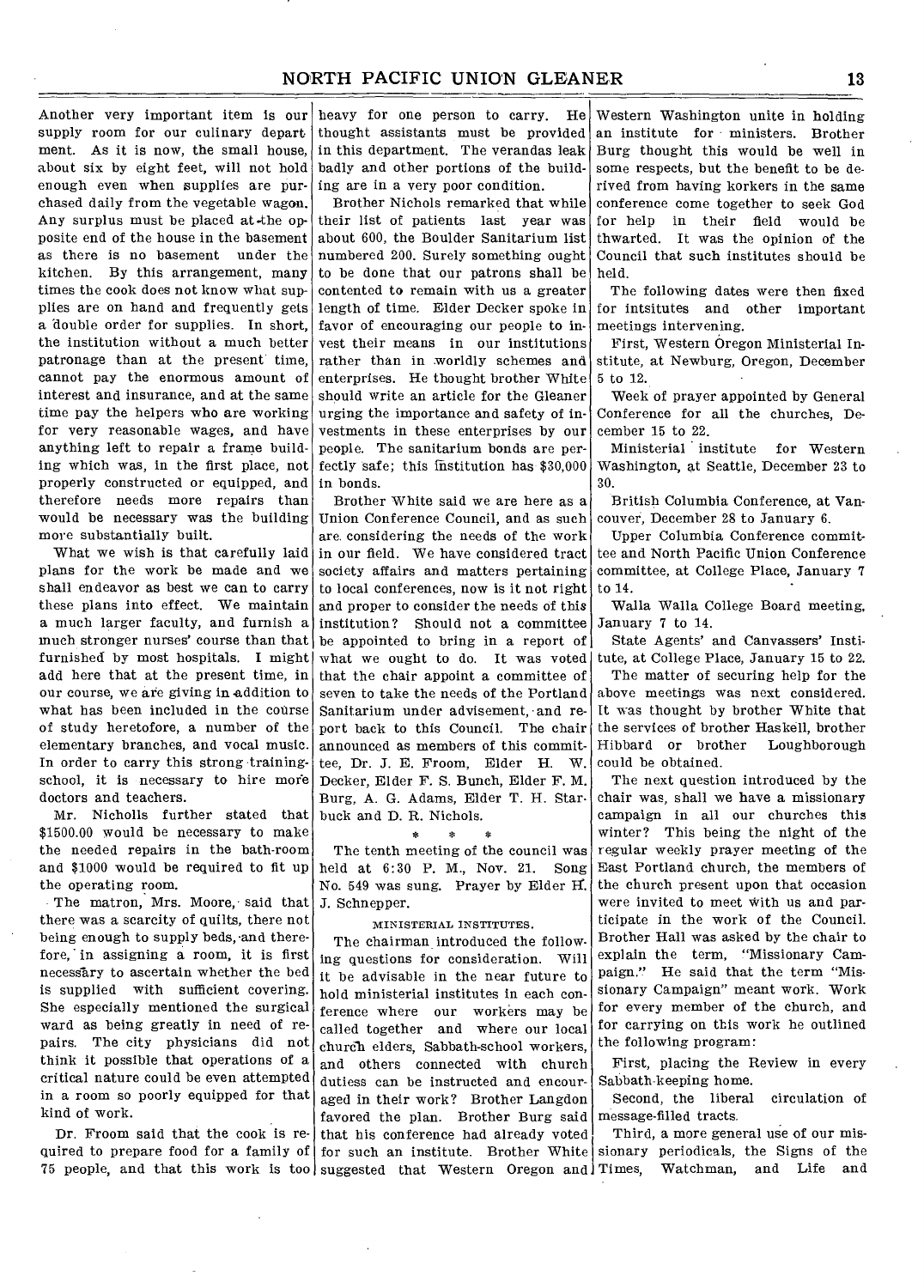Health, a small club by each isolated church and company.

Fourth, The development of interest thus created by the sale of forty per cent books. Christ's Object Lessons and Ministry of Healing.

Fifth, All these lines of work to be followed by Bible readings, cottage meetings, missionary correspondence, etc.

The above sugestions are not to be considered exhaustive but are presented to show some of the lines of work that should be carried on. He said a great deal had already been done in this line. The circulation of tracts has reached 50,000 pages per day for the last four or five years.

The tracts to be used now are all new stock and have been gotten out with new and attractive designs. Our foreign papers are to have special numbers, and will be filled with the truth for this time. The Signs has gotten out a special Thanksgiving number of that paper. The churches everywhere in our field should do their utmost in see ing that these special numbers have a wide circulation.

A ROUSING MISSIONARY MEETING.

ing the campaign into the churches: The most effective way is for those who are endeavoring to get this work successfully started to enter into the work themselves by engaging actively in the sale of papers 'and tracts and thus get an experience such as only active participation in the work can give. We must go out and show people how to work and not spend so much in telling people how to work.

Several then related their experiences in the circulation of literature. Elder George E. Langdon related an experience he had in New York where he attended a meeting of the Christian Alliance. The leader of the meeting had been considering the subject of divine healing. At the close of the meeting Elder Langdon asked permission of the pastor to distribute a few tracts on the subject of divine healing, as he had some in his pocket which told of the remarkable manner in which sister S. M. I. Henry, now deceased, had been healed. Permission was granted. He soon gave out the last copy of the supply he had with him, only wishing he had carried a larger

member and a large club by each and asked for more. A second supply stock. The people read them eagerly was obtained and distributed. This created such a strong sentiment in favor of the truth that when the minister a short time afterwards spoke in opposition the people would not receive his words.

> Brother Langdon thought that many times we made a mistake by not at first asking permission of the pastors of other churches before attempting to distribute literature among the people of his congregation. Elder Nettleton related his experience of giving out tracts while riding on the steamboat. And how a man came to him and purchased his whole supply. He was in charge of a crew of men and said they were desirous of getting such reading matter. Said his only regrets were that he had not taken a larger supply with him. He urged the importance of our workers carrying a supply of message-filled tracts wherever they go and distributing them to those who will read. Of course not every one will accept them, but many will.

Now, as to the best method of carry | stated that as a result many people Brother Pettit gave a very interesting account of the tract work being carried on in the city of Portland. He were becoming interested and had an increased desire to know the truth. Brethren Burg, Clark, Johnson and Wollekar also spoke of the great importance of doing active work in the distribution of our literature. The meeting was very enthusiastic and all present seemed greatly encouraged and helped by the many interesting incidents related and by helpful suggestions made by the different speakers.

 $\bullet$ 

Eleventh meeting convened at Portland Sanitarium 9:30 A. M., November 21. No. 662 of Christ in Song was sung. Prayer was offered by Elder J. A. Holbrook. The chair presented the following as a suggestive outline for topics to be considered at the coming ministerial institutes.

- 1. Church discipline.
- 2. Sabbath in our churches.
- 3. Our ministers and prayer meetings.
- 4. Tithes and offerings.
- 5. How to make camp-meetings successful. Our ministers at campmeeting.
- 6. Ministers—Self-improvement.
- 7. Health reform.
- 8. Sermons—a. Preparation.

b. Length-45 minutes.

c. Gestures, etc.

9. Revival work. Relation to other churches and ministers.

10. Duty to instruct churches and officers.

11. Reporting work to conferences.

12. Dress and ethics.

As is stated above, this outline is only suggestive; each conference is to prepare its program for institute work.

At this juncture the question of having a report of the proceedings of this Council prepared and printed was considered. A motion prevailed that the report be published in full in the Gleaner.

The chair asked that the question of the camp-meeting work be again taken up. The discussion was as to the time these meetings should be held. Brother Burg thought the large camp-meeting in Western Washington would probably be held in August. And as to the local camp-meetings they are a foregone conclusion and not to be dispensed with. It was thought that a greater number of these should be held the coming season than at any preceding time.

The committee appointed to take under advisement the present needs of the Portland Sanitarium, submitted the following report:

We recommend, first, that the institution borrow a sum not to exceed \$3,000, to be used in making necessary improvements and repairs; second, that the Union Conference arrange a plan for meeting the interest on this loan in order that the institution shall not be burdened with the matter.

After a brief discussion it was voted that the recommendations be accepted.

The business of the Council having been disposed of Brother H. H. Hall was called upon to close the meeting  $\sigma$ by prayer.

> W. B. WHITE, President. A. G. ADAMS, Secretary.

Elder A. M. Dart of Ketchikan, Alaska, writes that he is very busy getting their hall ready for meetings. He has recently taken a trip through Southeastern Alaska and promises a report of this trip for the Gleaner in the near future.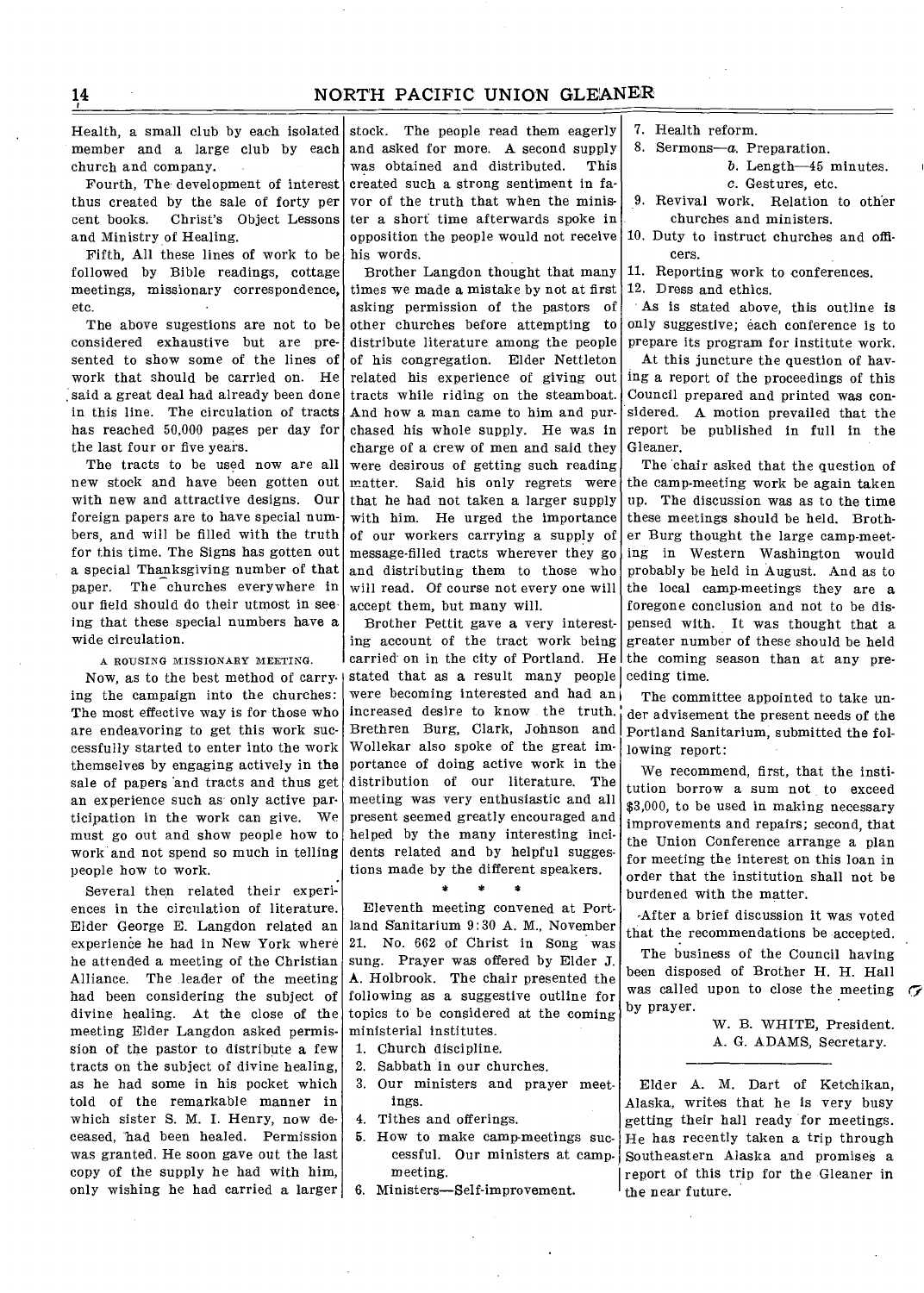#### **HELPS.**

In the church of Christ every man is given, by the Spirit, a work to do. "Arid God hath set some.' in the church, first apostles, secondarily prophets, thirdly teachers, after that miracles, then gifts of healing, helps, -governments, diversities of tongues."  $-1$  Cor. 12:28.

By the gift of the Spirit, each individual. member is given, his special work. To no one is all the work given, but by a, division, of the gifts, each has. his, part to act, and all acting together are to do the work of the church of Christ.

True it is that, all cannot be apostles, or prophets, or teachers, but few can perform miracles or possess the power to heal. There is, however, found in the next "helps" something that all can do, for who among the church cannot help, and to help is to be a helper.

Isa. 41:6 says, "They helped every one his neighbor; and every one said to his brother, be of good courage." There are so many ways in which we can be a help that no one need feel that they can be of no use in the great work of Christ's church. It is true that all cannot be leaders, but how 'often is it that it is the little things that help the most. A kind word spoken has changed the course of men's lives\_ and caused them to decide their eternal destiny. So small a thing as a smile or a pleased look has been the means of cheering many a weary heart, and made the burden of life easier.

It is but a little thing to hand some one a tract or a paper that contains the truth of God, yet how many have been led to know God through the reading of a single page.

To give a cup of cold water to the thirsty one is but a kindly act, yet this kindness may lead to the opportunity of telling of the Water of Life. Courage, brother, courage, has lifted many a soul from the slough of despondency and caused them to take a new hold and press forward to the kingdom.

These all seem and are but simple things in themselves, but are they not helps, and are not those who do them helpers? God in the great plan for things we should be sure to remember his church, gave every one a work to!—the \$150,000 fund and the Gleaner.

do. No one is so small but that they may have a part. There are those who are placed in the more responsible positions. To some He has given the name of apostles, to others prophets, and others are to be messengers.

Few are thus chosen, but what a glorious thought that all the rest, yes, every, one may be a helper. A help to those who are to fill the more important places.

The Lord does not lay more burdens on one than he is able to bear. When their task becomes greater than they are able to perform, then their work may be divided.

When Moses complained that the burden of all the people was too heavy for him, the Lord told him to gather 70 men that they might stand with him. "And I will come down and talk with thee there: and I will take of the spirit which is upon thee, and will put it upon them; and they shall bear the burden of the people with thee, that thou bear it not thyself alone." Num. 11:17.

The Lord recognizes when the burden becomes too heavy and calls others to help carry the load, that they may not bear it themselves alone.

What a gift, what a privilege, and what a duty to be "helps" in the church of Christ. The duty may be small, the burdens light that we are called upon to carry, but how thankful we should be that we may have even some small part in the great work of carrying this Gospel to a dying world. Our lot may be only to help some one else to carry their burdens, but may God help us all to be helpers, and although our work may be small may we be able to at least say to our brother, "Be of good courage." W. R. SIMMONS.

"That the thing (Sunday legislation) 'has its roots in religion' is demonstrated by every proposed exemption clause for those who rest on the seventh day. Such exemptions are invariably based on the requirement that those who rest must do so 'religiously' and 'conscientiously.' "

We all forget more or less, but two

# **A SPLENDID OBJECT LESSON.**

A few days ago we received the following letter from a friend of the Signs:

"Pacific Press Publishing Co., Mountain View, Calif.

"Dear Editor:

As I wish to make my children a good present for Christmas I will send you their names and addresses for the Signs of the Times for six months and would like to have it commence with the Thanksgiving number. They are all scattered from home and I want them to know about this truth."

Then follow the names and addresses' of six individuals.

This letter, and this idea struck us so favorably that we thought we ought to pass it on to others. What more interesting or valuable gift could we present to our children or friends?

For the next six months a weekly visitor will come to the homes of these children. filled with Bible truth and other interesting matter which can not fail to arrest their attention. It is to be hoped that some of them at least will be brought to a knowledge of the Truth.

Are there not many others that will act on this splendid suggestion? Send us the names and addresses of your children or friends and we will be glad to forward the papers. Do not wait but do it now.

--

SIGNS OF THE TIMES.

**The Company's Service** 

The Pacific Press is in mourning. Elder W. N. Glenn, of the Editorial Staff of the Signs of the Times, after a week's illness with pneumonia passed away as the sun went. down, Sabbath, December 1st. He had been connected with. the Pacific Press for over thirty years, filling various positions of responsibility. He was always true and loyal to the message which he held so dear. His many years of faithful work in proclaiming the message are now ended. He passed away holding fast the hope, which year after year has grown stronger as he has faithfully labored to proclaim this last message to the world.